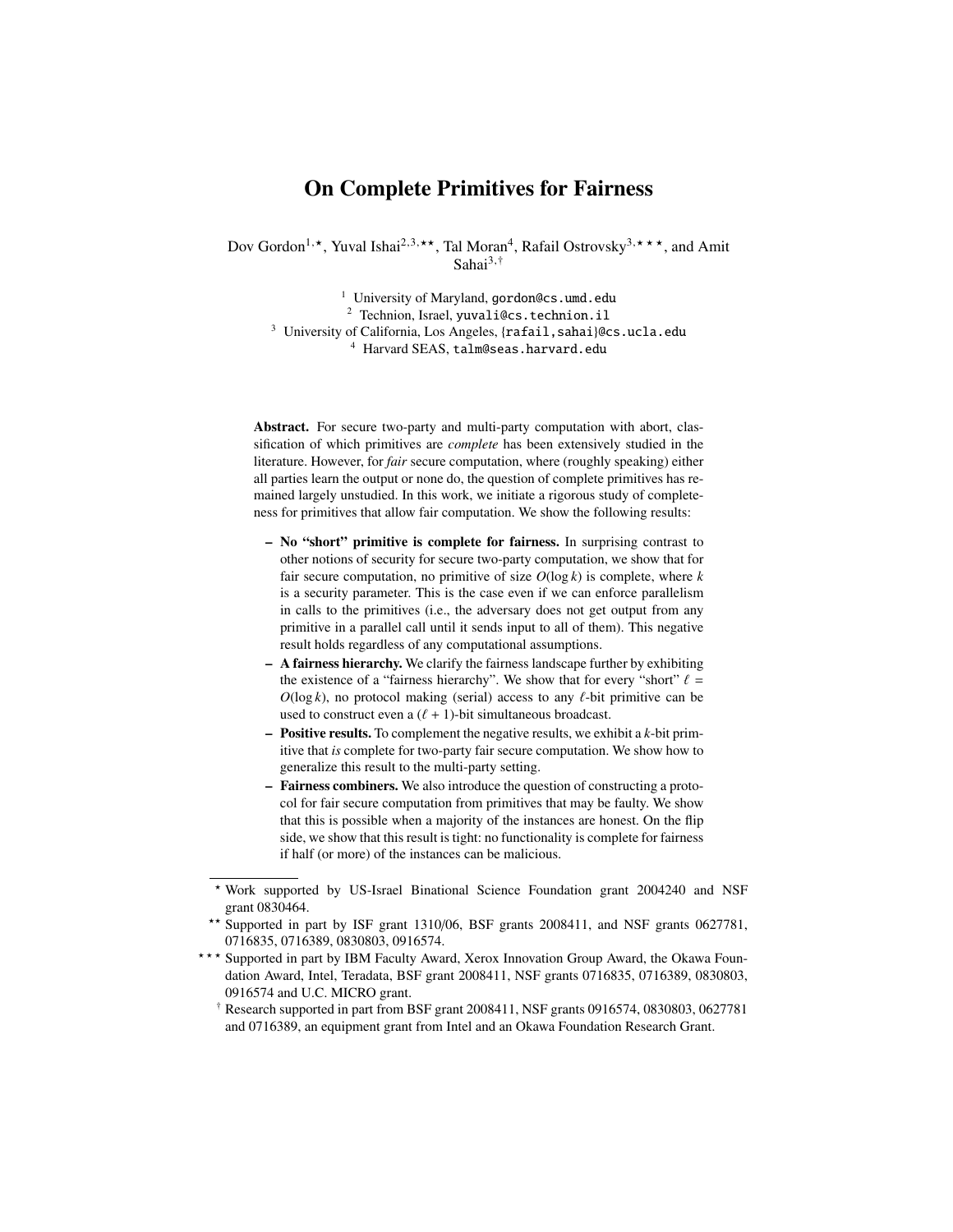# 1 Introduction

In the setting of secure multi-party computation, *n* participants wish to jointly compute a function while maintaining several security properties, such as the privacy of their inputs, correctness of the outputs, and others. The security of their computation is defined by comparing their view in the protocol to an ideal world — one that embodies complete security — and proving that they are indistinguishable to an outside observer. In this ideal world there is an additional trusted party that privately receives the inputs from all participants, performs the computation on their behalf, and returns the outputs.

In the real world, of course, relying on an outside party is undesirable. In some of the most fundamental results in modern cryptography, many beautiful techniques have been developed in order to remove the trusted party while retaining most of the security properties that he affords. In fact, in the two-party setting there is only one security property for which the trusted third party has remained essential. Informally, we say a computation is *fair* if either all players receive their output or none of them do. It is easy to see that in the ideal world, where there is an additional trusted party, computations are always fair. This is a difficult property to achieve in the real world, as a malicious player may abort the protocol prematurely.

In 1986, Richard Cleve [20] proved that, for general functionalities, fairness is impossible to achieve unless the majority of parties is honest. Specifically, he showed that even the very basic functionality of coin-tossing cannot be fairly computed by a twoparty protocol. Recalling that fairness is immediate with the help of a third party, in this paper we address a very natural question.

What is the *minimum* amount of help required to be able to compute all functions fairly?

We think of this helper as a naive black box, or a *primitive*, with no knowledge of the function being computed. It is charged with a fixed task: it takes inputs from each player, and then simultaneously outputs some fixed function of the inputs to all players. Clearly we can compute any function fairly if this primitive is sufficiently complex: we can simply define its input to be a description of the function being computed, along with the inputs to that function. (Indeed, this was demonstrated by Fitzi et al. [26], as discussed below.) However, our interest is in reducing the complexity of these primitives. In particular, we study the minimum input size to such primitives that will enable the fair computation of any function.

Interestingly, there has been extensive research on very similar questions in the context of *unfair* secure computation. When there is no honest majority among the players, it is known that oblivious transfer is both necessary and sufficient for computational security (without fairness) [50, 30, 41]. Similarly, in addition to the impossibility of attaining fairness without an honest majority, it is also known that we cannot achieve information-theoretic security in this setting [19], and there is a long line of research identifying the minimum primitives that enable information theoretic security (without fairness). Surprisingly, very little work has addressed the parallel questions with respect to fairness.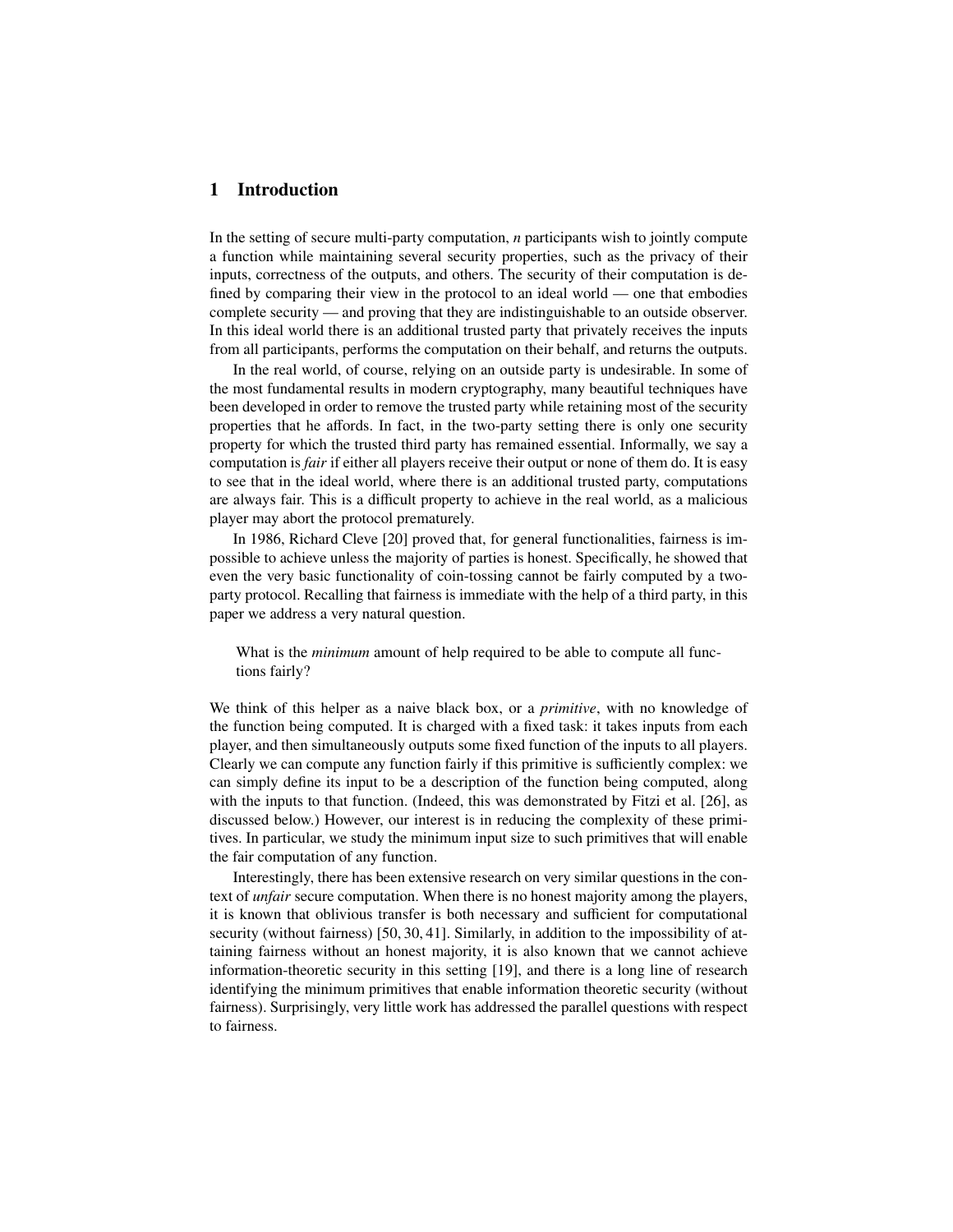#### 1.1 Our Results

The main theme that recurs throughout our results is that when looking at primitives for fair computation, input size matters. We classify primitives according to the length of the inputs provided by the two parties: a *k*-bit primitive accepts inputs of size *k* from both parties.

*No "Short" Primitive is Complete for Fairness* For many other notions of security which are unrealizable in the plain model (such as unconditional security and UC security) there exist *finite* functionalities which are complete for that setting (e.g., [31, 38, 40, 41]). In other words, to enable (unfair) secure computation in these models, it suffices to give access to a trusted implementation of some simple function with short inputs. Surprisingly, we show that no primitive of size  $O(\log \kappa)$  is complete for fair computation (where  $\kappa$  is the security parameter). Our impossibility result holds even if we allow parallel calls to the primitives (where the adversary does not get output from any primitive in a parallel call until it sends input to all of them), and even if the adversary may only deviate from the protocol by aborting early.

*Coin-Flipping and Simultaneous Broadcast are not Complete for Fairness* Coin-flipping is perhaps the simplest fair functionality that is known to be unrealizable in the plain model [20]. Simultaneous broadcast is important because it is one of the most natural candidates for a complete primitive for fairness. It is often the first thing that comes to mind when thinking about how to construct a fair protocol. Lending weight to this intuition, Katz proved that simultaneous broadcast is complete for *partial fairness* [39]. Finally, although we know that is also unrealizable in the plain model (even a 1-bit simultaneous broadcast implies fair coin-flipping), it can be constructed from conceivable non-standard assumptions such as timed commitments [12] or physical limits on signal propagation. Surprisingly, our results imply that simultaneous broadcast of any size (as well as coin-flipping) is not complete for fair computation (this is a direct corollary of our "No Short Primitive" result).

*A Fairness Hierarchy* We clarify the fairness landscape further by exhibiting the existence of a "fairness hierarchy." We show that for every "short" *k* (when the adversary can run in time poly $(2<sup>k</sup>)$ ), no *k*-bit primitive can be used to construct even a  $k + 1$ -bit simultaneous broadcast. This result is almost tight: given a "long" k'-bit simultaneous broadcast and a semantically-secure encryption scheme with keys of length  $k'$ , we can construct a simultaneous broadcast of any length by first exchanging encrypted inputs and then exchanging keys. The fairness hierarchy complements the first proof of impossibility for achieving fair computation through short primitives (described above). The latter demonstrates that there exists *some* function that cannot be fairly computed, even with (parallel) access to a short primitive. In the hierarchy result, we only consider serial access to a short, *k*-bit primitive, but we demonstrates that it does not enable fair computation for even the most simple  $k + 1$  bit primitives.

*Positive Results* Previous work by Fitzi et al. [26] proposed the *Universal Black Box* (UBB) primitive and showed that is is complete for fair secure computation in both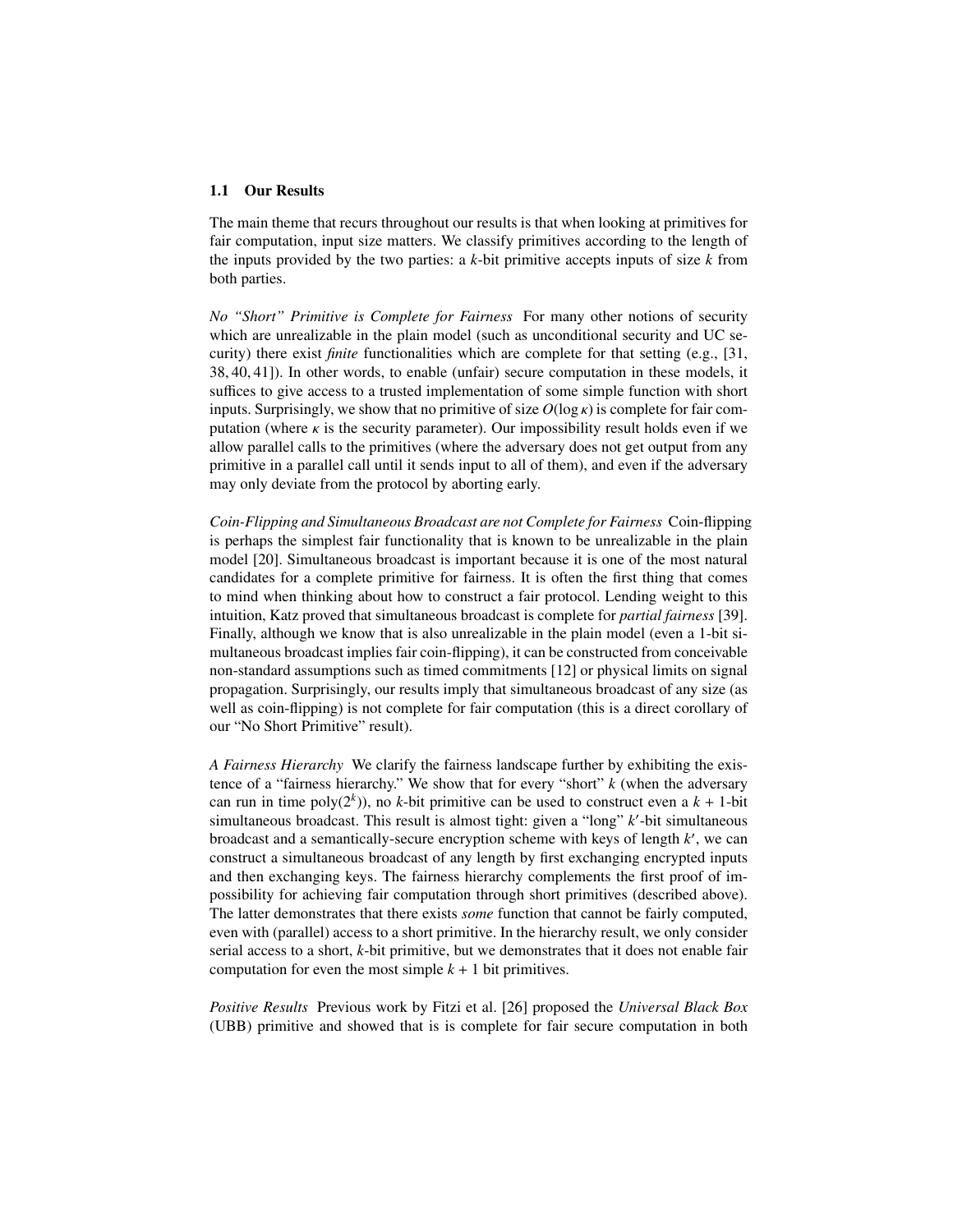the two-party and multi-party settings. However, the UBB primitive requires as input a description of functionality to be computed (a more detailed description appears in Sec. 3.2). Thus, its input size and running time depend on the complexity of the target functionality.

In this paper, we show that there exists a much simpler primitive that is complete for two-party fair computation. This primitive implements a "Fair Reconstruction" procedure for a secret sharing scheme. Before calling the primitive, the parties first run an unfair secure computation that outputs *non-malleable secret shares* of the desired function's output. They then call the primitive using these secret shares as their input. The input to the primitive depends on a security parameter and on the output size of the functionality being computed (but not on its description). With the addition of computational assumptions (the existence of one-way functions), the input size can be made to depend only on the security parameter.

We also show how this result can be generalized to the multi-party setting. This generalization is straightforward if we are satisfied by fairness without robustness (i.e., if a single malicious party can cause the entire computation to abort). In the full-security case, however, our results exhibit a trade-off between the input size and the number of primitive invocations that may be required to complete the protocol: for *n* parties, we describe a primitive that has input size  $O(n^2)$  but requires  $O(n)$  invocations in the worst case, and a more complex primitive that has input size  $O(2<sup>n</sup>)$ , but only requires a single invocation. (In contrast, the input size of the UBB primitive grows with the number of parties, the functionality's input length and description size — however, it requires only a single invocation.)

*Fairness Combiners* We next consider the orthogonal question of constructing a protocol for fair computation from primitives which may be faulty. Questions of this nature have been studied in the context of many other primitives (e.g., [36, 37]). We show a functionality that is complete for two-party fair computation when the majority of its instances are honest. On the flip side, we show that this result is tight: no functionality is complete for fairness if half (or more) of the instances can be malicious.

#### 1.2 Related Work

The issue of fairness has not been neglected; there has been a lot of diverging work on achieving fairness through relaxations in the security definition [10, 21, 23, 29, 39, 33], relaxations in the communication model [42, 39] and by enabling dispute resolution through a trusted third party [2, 3, 13, 46]. The recent counter-intuitive results of Gordon, Hazay, Katz and Lindell [34, 35], showing that some non-trivial functions *can* be fairly computed in the plain model, have caused a surge of renewed interest in the subject.

*Fair Exchange and Contract Signing* One of the earliest related problems in the cryptographic literature is that of fairly exchanging items or information. In a fair exchange, either both parties receive the item, or neither party does. Although we are interested in fair computation of arbitrary functions, the problem of fair exchange turns out to be the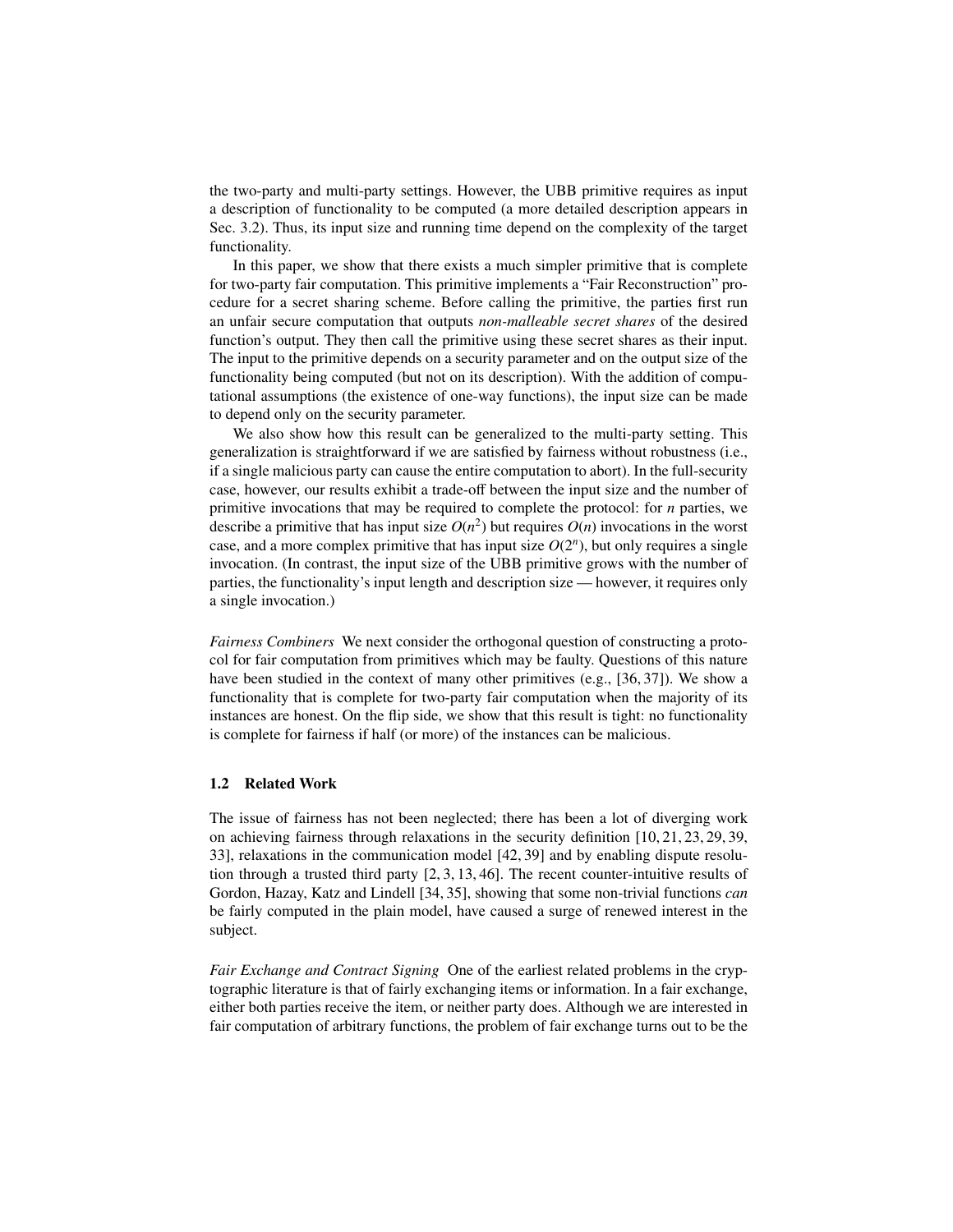crux of the matter. Exemplifying this, both the security definitions and the solutions for the more general setting were usually used in this setting first.

In the plain model, Cleve showed that perfectly fair exchange is impossible [20]. Boneh and Naor gave a similar lower bound for fair contract signing [12]. However, relaxed definitions of fairness are still possible to achieve.

One very common relaxation is that each party would have to perform a similar amount of computation to compute its output. This definition is weak enough to be satisfied by protocols in the plain model (using standard cryptographic assumptions), and is usually accomplished by releasing the information "gradually" ([10, 25, 28, 21, 24, 11, 47, 29]). In a similar approach, the output of the parties is masked with noise that decreases over the time, allowing their confidence in the output to increase as the protocol proceeds ([44, 6, 32]).

More recently, the fair exchange problem has been studied in the *optimistic* model: this model, introduced by Asokan [2], uses a trusted third party (TTP) but requires that the TTP be involved in the protocol only if one of the parties is malicious.

A third model was proposed by Chen, Kudla and Paterson [16] and extended by Lindell [43]. In this model fairness is *legally* rather than technically enforceable: the guarantee is the honest party will either receive her output, or a "check" from the other party (for a pre-agreed amount). In order to invalidate the check in court, the paying party will have to reveal information which will allow the honest party to compute her output.

*Fairness in General Secure Computation* Positive results in all three models have been extended to the general two-party computation setting [50, 13, 43]. Although a complete primitive for fairness is implied in these works, the construction in each is specific to the model. In contrast, our positive result (Thm. 1) is generic: in any of the fairness models above, it is sufficient to implement our simple complete primitive for fairness in order to get generic fair computation in that model.

A fourth relaxation of the fairness definition, *partial fairness*, was proposed by Katz [39]. This definition is phrased in the language of secure computation: informally, a protocol realizes a functionality with  $\varepsilon$ -partial fairness if there exists an ideal-world simulator whose output cannot be distinguished from the real-world adversary with advantage greater than  $\varepsilon$ . Katz showed that simultaneous broadcast (SB) is a complete primitive for  $\varepsilon$ -partial fairness (for any fixed  $\varepsilon$ ). Our positive result uses techniques similar to his.

Gordon and Katz study partial fairness in the plain model [33], and show that even partial fairness is impossible to achieve in general in the plain model. Their proof gives a specific functionality that is complete for (perfect) fairness, and our proof of Thm. 2 has a similar flavor.

In the multi-party computation setting with an honest majority and a broadcast channel, completely fair computation is possible for any functionality, even without computational assumptions [9, 15, 48]. When there is no honest majority, Cleve's lower-bound applies and general fair computation cannot be achieved at all in the plain model. Lepinski, Micali, Peikert, and shelat devised a protocol for completely fair multi-party computation with any number of malicious parties by relying on "envelope" primitives;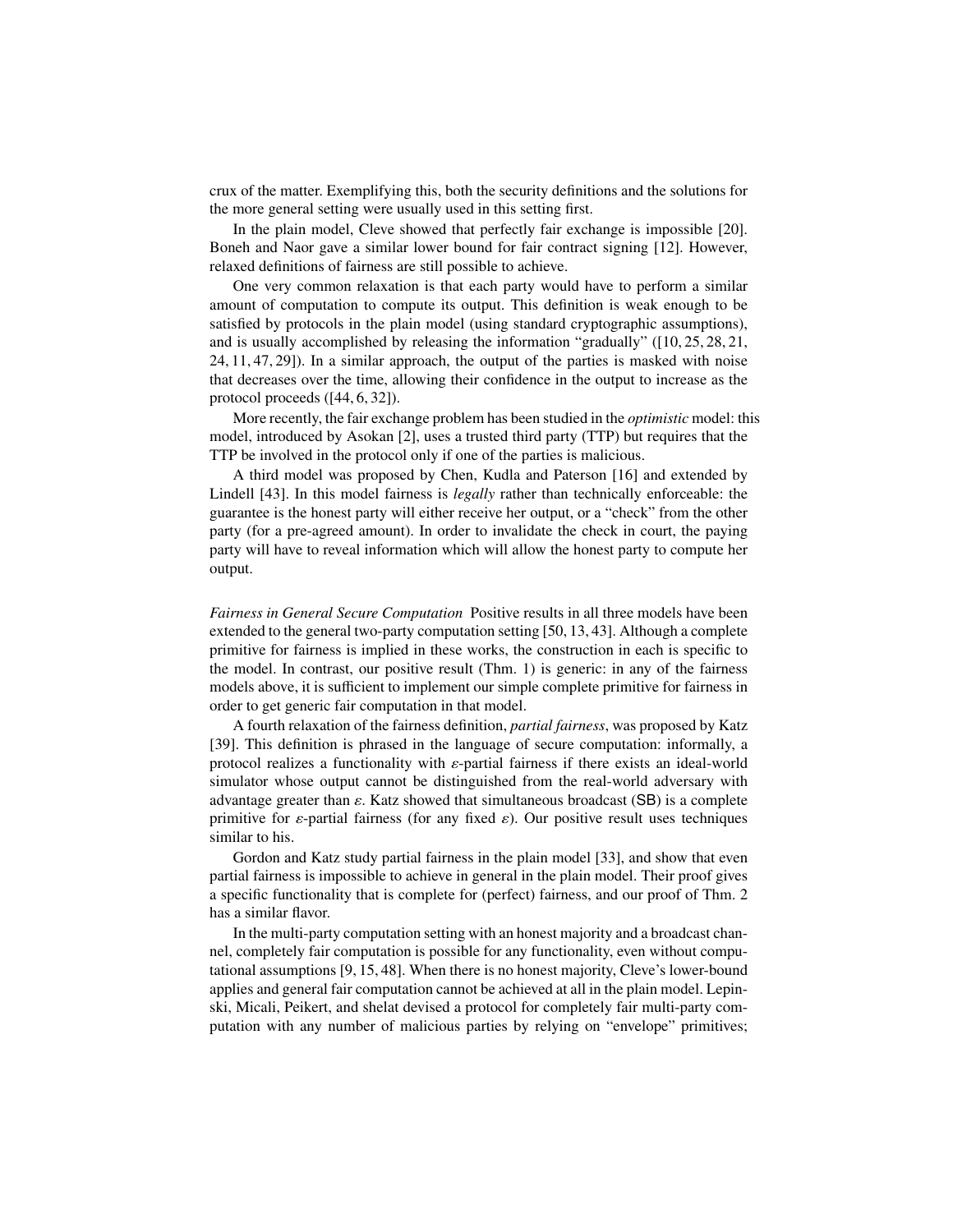communication primitives with special physical properties [42]. Our complete primitives for the multi-party case are possibly less amenable to implementation via simple physical means (such as envelopes), but allow us to separate the unfair computation from the calls to the complete primitive (whereas the two are intertwined in [42]).

We note that we have mentioned only a small fraction of the related work on fairexchange and fair computation. See [13, 46, 47, 43] for more works in this area.

*Classifying Primitives in Secure Computation* Our result in Sec. 5 defines a fairness hierarchy, based on the input size of the primitives. While classification based on input size seems less useful in other contexts of secure computation, other hierarchies have been studied. For example, classification according to the number of calls to a primitive [5, 7], classification by privacy level [17] and by reductions to other primitives [45]. While these works may share some of our goals, namely to further understand the theoretical underpinnings of secure computation, their methods are quite different, and they do not address fairness.

# 2 Definitions

**Definition 1** (Non-Malleable Secret Sharing). *A* 2-out-of-2 non-malleable secret sharing scheme *(NMSS scheme) is defined by a pair of algorithms* (Share, Rec) *with the following properties:*

- $\blacksquare$  Share(*s*,*r*) returns 2 *shares,* (*s*<sub>0</sub>, *s*<sub>1</sub>) (where *s*<sub>i</sub> is the share of the *i*-th party) such that if *r* is picked at random, then a single share reveals no information about *s that if r is picked at random, then a single share reveals no information about s.*
- Rec(Share(*s*,*r*)) <sup>=</sup> (*s*, 0) *for every s*,*r. The second output of* Rec *serves as a flag which is set to 0 if the secret has been successfully reconstructed.*
- *Any attempt by a player to modify their share (independently of the remaining share) is detected with overwhelming probability. Formally, we say that* (Share, Rec) *is* ε*-non-malleable if for every secret s, every (computationally unbounded) adversary* <sup>A</sup> *can win the following game with at most* ε *probability:*
	- A *corrupts one of the parties.*
	- *Random shares*  $(s_0, s_1)$  *from* **Share** $(s, r)$  *are given to the* 2 *parties.*
	- Based on the share  $s_{\mathcal{A}}$  it observed,  $\mathcal A$  computes a new share  $s_{\mathcal{A}}^*$ .
	- A wins if  $s_A^* \neq s_A$  and  $\text{Rec}(s_A^*, s_H) = (s', 0)$  for some secret s', where  $s_H$  is the share received by the uncorrunted party *the share received by the uncorrupted party.*

We note that similar notions of robust secret sharing from the literature (cf. [22] and references therein) are weaker in that they define  $\mathcal A$  to win the above game only if  $s' \neq$ *s*. While this weaker notion does not suffice for our purposes, previous constructions (including the ones from [22]) in fact also satisfy our stronger requirement. We include a construction of an NMSS scheme in the full version.

The following functionality will play a role in several of our results:

**Definition 2** (Fair Reconstruction). FairRec<sub> $\ell$ </sub>(*x*, *y*) *is defined:* 

$$
\text{FairRec}_{\ell}(x, y) = \begin{cases} (s, s) & \text{if } \text{Rec}(x, y) = (s, 0) \\ (\perp, \perp) & \text{otherwise} \end{cases}
$$

*where*  $x, y \in \{0, 1\}^{\ell}$ .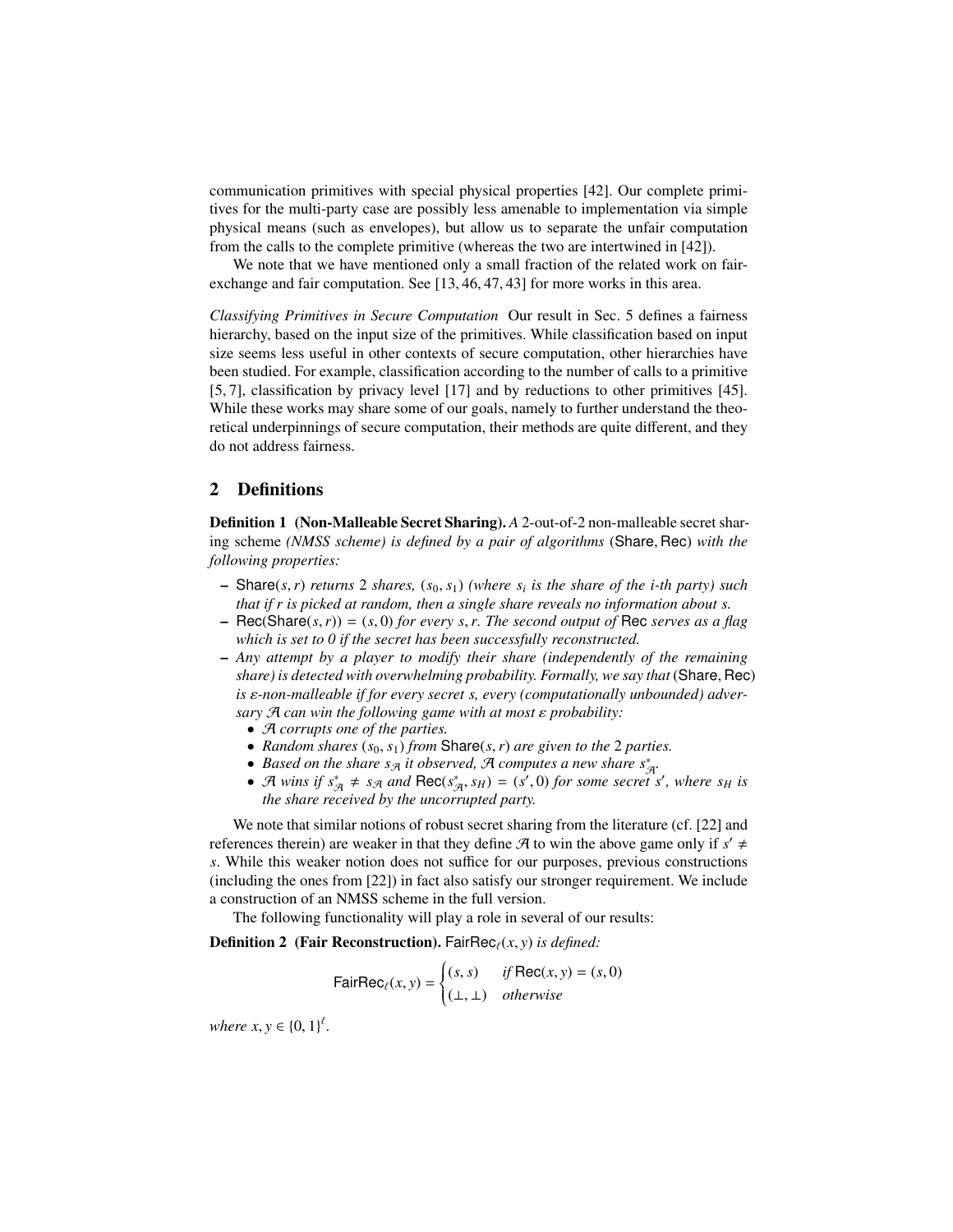Intuitively, the FairRec functionality is just a fair implementation of Rec: it takes a nonmalleable secret share from each player, and outputs the result of Rec to both players if and only if the secret was successfully reconstructed. We will prove that it is complete for fairness in Section 3.1. Interestingly, it will also play a key role in our proofs of impossibility in Section 4.

Secure Function Evaluation (SFE) We use the standard definitions for secure function evaluation in the standalone model. Due to limited space, we do not repeat them here, but refer the reader to [14] for a complete definition.

We note that any (polynomial-time computable) functionality can be computed according to relaxed notion of security in which the adversary receives his output first and may choose to abort immediately afterwards. Since our interest in this work is in *fair* secure-computation, we will always refer to the stronger notion of security described above, except when explicitly stating a computation is "secure-with-abort". We sometimes (informally) refer to a protocol as *fair* when we actually mean that it is *secure* according to this stricter notion (which includes fairness).

Definition 3 (*k*-bit Primitives). *We say a protocol* Π *implementing some functionality* F *has access to a k-bit primitive g, if in every round of the protocol, the players may submit k-bit inputs to a trusted computation that securely implements g. We write*  $\Pi^g$  *to*<br>make explicit the fact that  $\Pi$  has access to a *make explicit the fact that* Π *has access to g.*

We often consider *k*-bit primitives where  $k = k(\kappa)$  is a function of the security parameter. In this case, when we say *g* is a *k*-bit primitive we mean that *g* is an infinite sequence of primitives, such that for every  $\kappa \in \mathbb{N}$  there is defined a  $k(\kappa)$ -bit primitive  $g_k$ in that sequence.

We sometimes informally refer to primitives as "short" or "long". A *k*-bit primitive is considered "short" if  $k = O(\log \kappa)$ , where  $\kappa$  is the security parameter. A k bit primitive is considered "long" if  $k = Q(\kappa)$ .

Definition 4 (Complete Primitive for Fairness). *For a functionality* F *and a primitive g, we say the fairness of*  $\mathcal F$  *reduces to <i>g if there exists a protocol*  $\Pi^g$  *that securely*<br>*computes*  $\mathcal F$  *Let C be a class of functionalities. We say that a is C*-complete for fairness *computes* F*. Let* C *be a class of functionalities. We say that g* is C-complete for fairness *if, for all*  $\mathcal{F} \in \mathcal{C}$ *, the fairness of*  $\mathcal{F}$  *reduces to g.* 

When  $g$  is  $C$ -complete for fairness and  $C$  is the class of all functions, we may omit it and say that *g* is *complete for fairness*.

Definition 5 (Parallel Primitives). *For a primitive g, we denote* par*<sup>k</sup>* (*g*) *the primitive that consists of k independent copies of g with* enforced parallelism*. The parallelism is enforced in that none of the copies of g in* par*<sup>k</sup>* (*g*) *send output to any party until all k copies have received input from all parties. We use*  $\Pi_p^g$  *to denote that protocol*  $\Pi$  *has access to par.(a)*  $access\ to\ par_k(g)$ .

Definition 6 (Simultaneous Broadcast). *This primitive was originally defined by Chor, Goldwasser, Micali and Awerbuch [18], in the context of multi-party computation. In*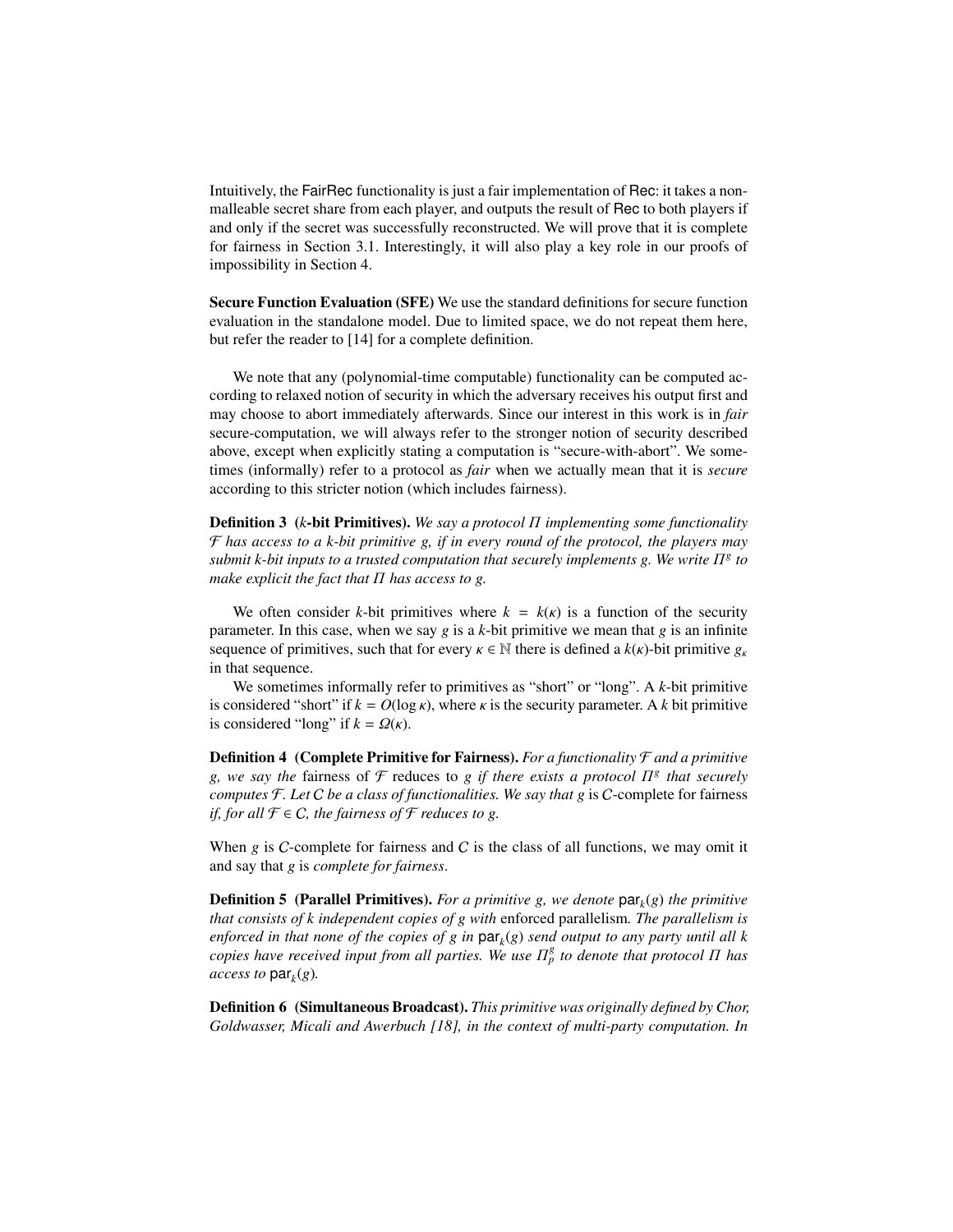*the two-party setting, we define the primitive* Simultaneous Broadcast *(*SB*) that takes one input value from each player and (fairly) swaps them. Formally,*  $SB(x, y) = (y, x)$ . *We refer to a k-bit* SB *when the input sizes are at most k-bits long.*

## 3 Fairness-Complete Primitives

#### 3.1 Fairness-Complete Primitives for Two-Party Computation

In this section we demonstrate an ideal function that is complete for two-party fairness. In order to compute some function  $\mathcal{F}(x, y) = \{F_0(x, y), F_1(x, y)\}\$  fairly, the parties will first compute a related function  $\mathcal{F}'(x, y)$  that provides player *i* with an *encryption* of  $F(x, y)$  along with a share of the corresponding decryption key (generated using a of  $F_i(x, y)$ , along with a share of the corresponding decryption key (generated using a 2-out-of-2 NMSS scheme). This reduces the problem to a simple exchange of the secret shares. Of course, if the players exchanged these on their own, one player might abort just at the point of exchange, recovering the decryption key (and thus his output) all alone. Instead, the ideal functionality FairRec takes the shares from each player and performs the reconstruction fairly; the non-malleability property of the secret sharing scheme enables the functionality to verify that both players have provided correct shares. The details follow:

Theorem 1. *Any two-party functionality* F *with output length m can be fairly computed in the OT-hybrid model by using a single call to* FairRec*O*(*m*) *. If one-way functions exist,* then  $\mathcal F$  *can be fairly computed in the OT-hybrid model with a single call to*  $\mathsf{FairRec}_{O(\kappa)}$ *.* 

We begin by defining a function  $\mathcal{F}'$  related to  $\mathcal{F}$  in the way described above. Specifically, let (Enc, Dec) be the encryption and decryption functions for a semantically secure symmetric encryption scheme. When using  $\mathsf{FairRec}_{O(m)}$ , as in the first part of the theorem, the encryption scheme is a one-time pad (with key length *m*). When using FairRec<sub>*O(κ)*</sub>, any semantically-secure symmetric encryption scheme may be used (with  $C(x)$ ). Then we defined key length  $O(K)$ ). Then we define:

$$
\mathcal{F}'(x,y) = \left\{ F'_0(x,y), F'_1(x,y) \right\} = \left\{ (\mathsf{Enc}_{k_{\mathsf{Enc}}}(F_0(x,y)), s_0), (\mathsf{Enc}_{k_{\mathsf{Enc}}}(F_1(x,y)), s_1) \right\}
$$

where  $(s_0, s_1)$  = Share( $k_{\text{Enc}}$ , *r*), and *r* is chosen uniformly at random.

The size of the input to FairRec is the size of the share of one decryption key. The fair computation of  $\mathcal{F}(x, y)$  follows easily:

- 1. Execute a secure-with-abort protocol to compute  $\mathcal{F}'(x, y)$  in the OT-hybrid model (*e.g.* [40])  $(e.g., [40])$ .
- 2. Player  $i \in \{0, 1\}$  parses the output  $F'_i(x, y)$  as

$$
z_i = (z_{\text{Enc}}, z_{\text{FairRec}}) = (\text{Enc}_{k_{\text{Enc}}}(F_i(x, y)), \text{Share}(k_{\text{Enc}}, r)_i)
$$

and submits  $z_{\text{FairRec}}$  to the ideal function FairRec

3. Let  $K_i$  denote the output that player *i* receives from FairRec. If  $K_i = \perp$ , output  $\perp$ . Otherwise, output Dec*K<sup>i</sup>* (*z*Enc).

Due to space limitations, we defer the proof of security for this protocol to the full version of the paper.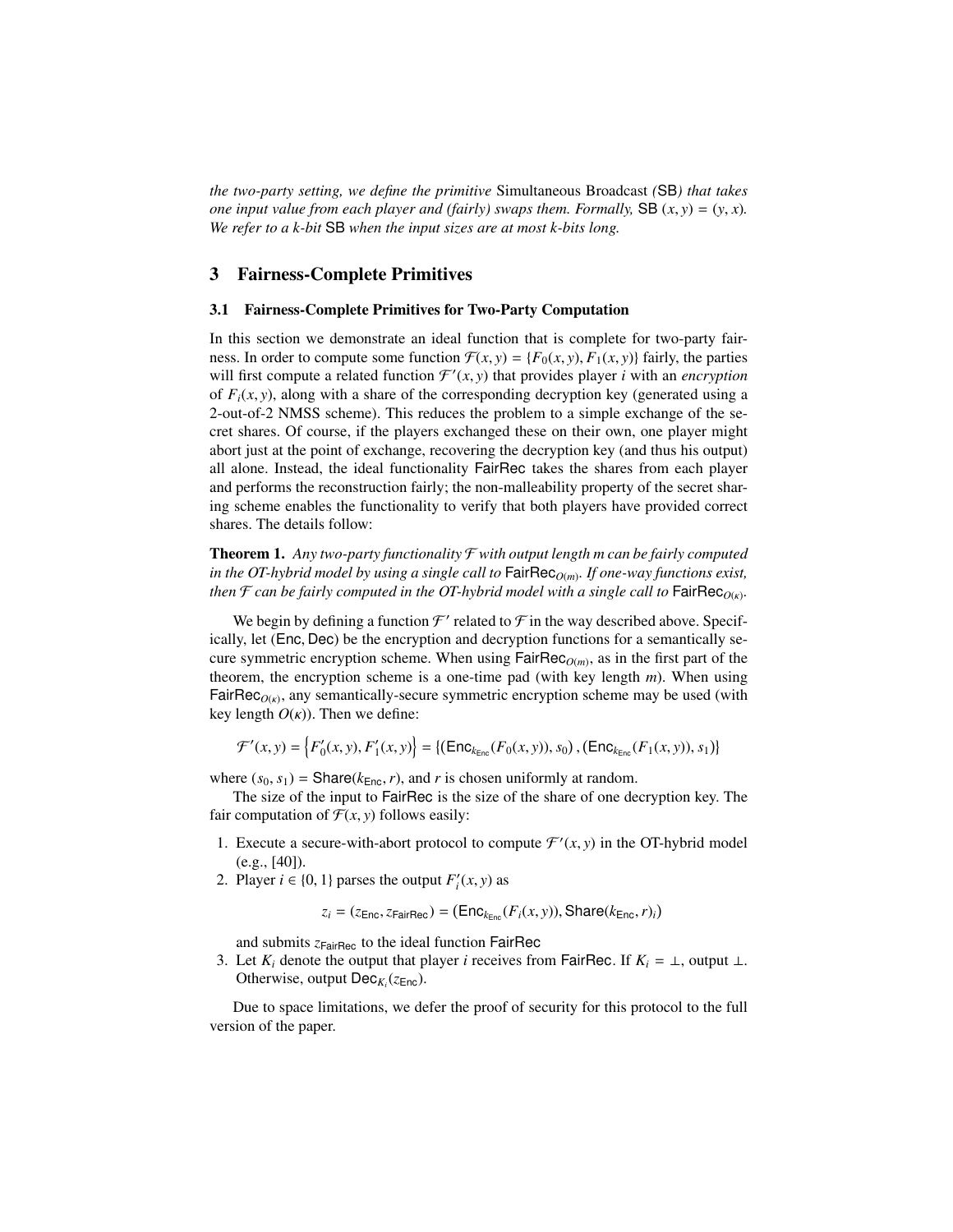*Standalone vs. Composable Security* Note that the SFE security definitions we use in this paper are in the *standalone* setting, and in particular allow the ideal-world simulator to rewind the adversary. In the first part of Thm. 3.1, using  $\text{FairRec}_{O(m)}$  and a one-time pad, this is not a problem: we can use a *straight-line* simulator (that does not rewind the adversary) and prove security even under parallel composition. In the second part of the theorem, however (with a small FairRec functionality), we use rewinding in an essential way. Thus, FairRec<sub> $O(\kappa)$ </sub> may not be complete for fairness under parallel composition. The crux of the problem is that the adversary's actions may depend on the encryption used to reduce the input size to FairRec (this causes a *selective decommitment* problem). We note that given access to  $par_{O(m)}(FairRec_{O(\kappa)})$  ( $O(m)$  parallel calls to a maple for acceptanctic functionality) we see construct a material that is may obly to a small fair reconstruction functionality) we can construct a protocol that is provably secure under parallel composition: we can replace the encryption with an all-or-nothing transform of the output of  $\mathcal F$ , each share of which is then split between the parties using a 2-out-of-2 NMSS scheme. These shares are fairly reconstructed in parallel using par*O*(*m*) (FairRec*O*(κ)).

#### 3.2 Fairness-Complete Primitives for Multi-party Computation

The results of Sec. 3.1 raise a natural question: what primitives are complete for *multiparty* fairness? Below, we describe three different primitives that are complete for multiparty fairness. These primitives actually give a stronger property than fairness: they are complete for *robust* secure computation. In an ideal-world robust computation, the trusted third party will never abort; instead it may replace the inputs of aborting players with a default value. The honest parties are always guaranteed to receive output (note that in the two-party case, robustness and fairness are equivalent). Note that if we are satisfied with fairness (without robustness) then the two-party result can be generalized in a straightforward way by using *n*-out-of-*n* NMSS. Each of the three primitives has a different trade-off between the call complexity (how many times the functionality must be invoked) and the input size to the primitive (depending on the number of participating parties and the description of the function to be evaluated).

*Universal Black Box (UBB)* This primitive was originally proposed by Fitzi et al. [26]: The UBB receives as input from each party both a circuit (specifying the function to be computed) and an argument to that function. It then partitions the parties by circuit. For each set of parties that gave the same circuit as input, the UBB primitive outputs to that set of parties the evaluation of that circuit on the arguments given by those parties, using default arguments for the remaining parties. It is easy to see that a single call to this primitive can be used to robustly compute any function.

*Fair Consistent Reconstruction (FCR)* This functionality receives from each of the *n* parties 2(*n* − 1) NMSS shares (party *i* sends the shares  $\left\{a_{i,j}, b_{j,i}\right\}_{j \neq i}$ ). The FCR primitive applies the NMSS reconstruction function  $n - 1$  times for every *i* to compute, for all *j*,  $k_i^{(j)}$  $\mathbf{F}_i^{(j)}$  = Rec( $a_{i,j}, b_{i,j}$ ). It then considers 3 distinct cases for each *i*:

Case 1: all  $n - 1$  attempts to reconstruct  $k_i$  fail. In this case, the functionality puts  $P_i$  in category *A* of parties who accuse all other parties of being cheaters.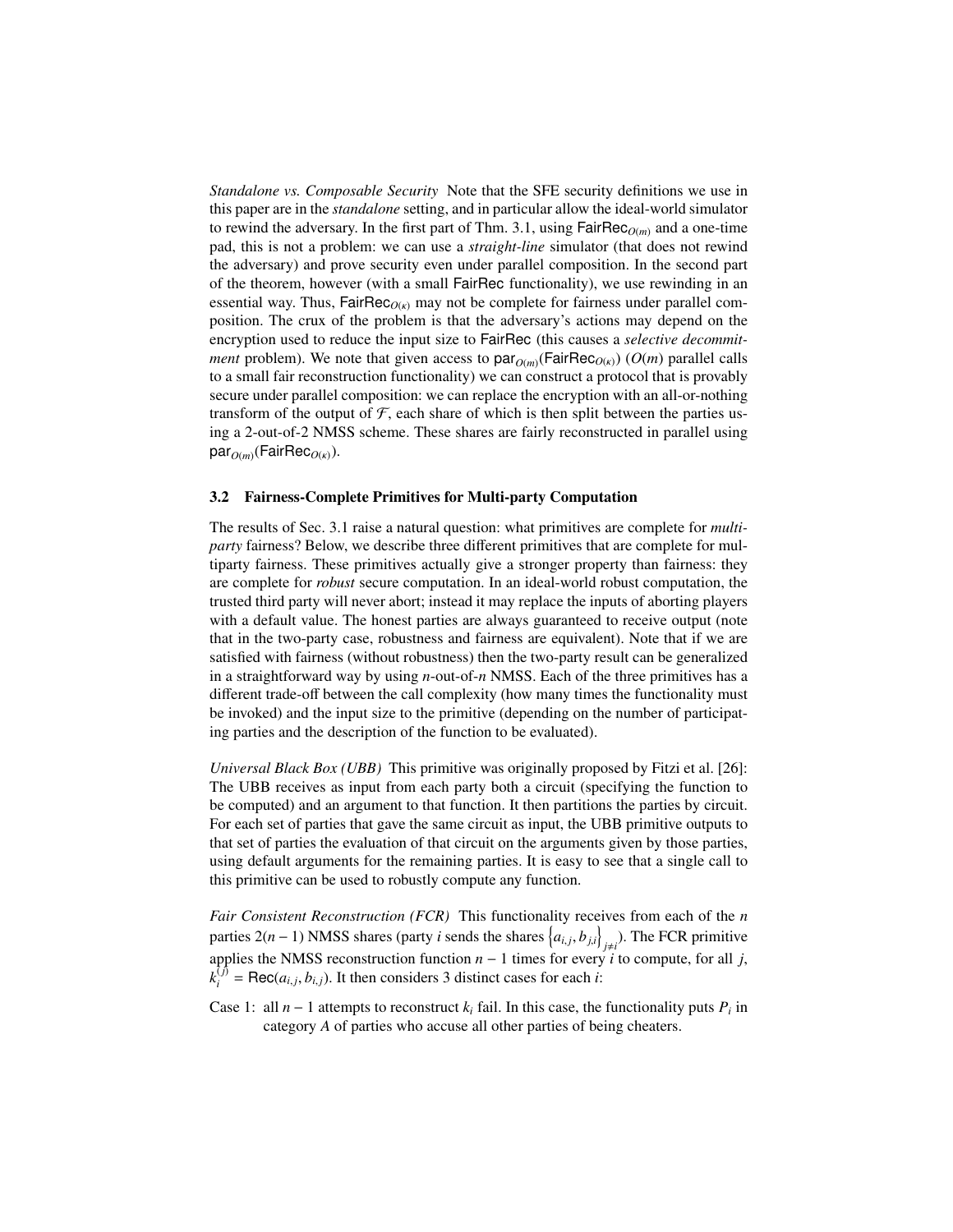- Case 2: two attempts to reconstruct  $k_i$  succeed but produce distinct values. In this case, the functionality puts  $P_i$  in category  $B$  of definite cheaters.
- Case 3: there is at least one successful attempt to reconstruct  $k_i$  and all produce the same value. In this case the functionality puts  $P_i$  in category  $C$  of possible cheaters.

The FCR primitive delivers to all parties an announcement of the parties in categories *<sup>A</sup>*, *<sup>B</sup>*,*C*. If all the parties are in *<sup>C</sup>*, the functionality also outputs the reconstructed key  $k = \sum_{i=1}^{n} k_i$  to all parties.

In order to use this primitive to compute a functionality  $F$ , the  $n$  parties first perform a secure computation with abort for the related function  $F'$ .  $F'(x_1, \ldots, x_n)$  chooses<br>random keys  $k_1, \ldots, k_n$  and computes  $k = \sum_{i=1}^{n} k_i$  and  $q = \text{Enc}(E(x_i, \ldots, x_n))$  and for random keys  $k_1, \ldots, k_n$  and computes  $k = \sum_{i=1}^n k_i$  and  $o = \text{Enc}_k(F(x_1, \ldots, x_n))$ , and for .

every  $j \neq i$  computes  $(a_{i,j}, b_{i,j})$  = Share( $k_i$ ). The output to party  $i$  is  $\left( o, \left\{ a_{i,j}, b_{j,i} \right\}_{j \neq i} \right)$ 

The parties then invoke the FCR primitive on the key shares.

- Case 1: If an honest party  $P_i$  (which must be unique) is informed that it belongs to  $A$ , it terminates the protocol and computes the output of *F* on its own using default values for the inputs of all other parties.
- Case 2: If FCR returned the value *k* (all parties were in *C*), the parties can use it to decrypt *o*.
- Case 3: If at least one party is in *B*, the remaining parties rerun the protocol without the party in *B* (replacing their input with default values).

This process may continue for up to  $n-2$  more iterations until the protocol terminates. We defer the proof of security to the full version of the paper.

*All-Subsets Reconstruction (ASR)* The ASR primitive is, essentially, a version of the FCR primitive that can be used to fairly compute any functionality with a single invocation (rather than *n*). The price is that its input size is exponential in the number of parties (although still independent of the complexity of the target functionality). The input from party *i* is a set of inputs to the FCR primitive: one input to FCR for every subset  $S \subseteq [n]$  of the parties such that  $\{i\} \subset S$ . The ASR primitive internally runs the entire reconstruction protocol using FCR:

- 1. ASR begins by running FCR using the inputs corresponding to the set of all parties.
- 2. If reconstruction fails, it reruns FCR using the inputs corresponding to the set of players in *C*.
- 3. This iteration continues until either reconstruction succeeds or there is no party left in *C*.

The ASR primitive then outputs the set *C* and the reconstructed value to all the parties in the final set *C*, and  $\perp$  to the remaining parties.

In order to use this primitive to compute a functionality *F*, the *n* parties first perform a secure computation with abort for the related function  $F''$ . Let  $F'$  be the function computed in the protocol that uses FCR. Then  $F''(x_1, ..., x_n)$  computes, for every subset of parties *S*, the outputs  $(o_1^{(S)}, ..., o_n^{(S)}) = F'(x_1^{(S)}, ..., x_n^{(S)})$  where  $P_1^{(S)}, \ldots, P_n^{(S)}$ ) =  $F'(x_1^{(S)})$  $x_1^{(S)}$ , ...,  $x_n^{(S)}$ ) where

$$
x_i^{(S)} = \begin{cases} x_i & \text{if } i \in S \\ \perp & \text{if } i \notin S \end{cases}
$$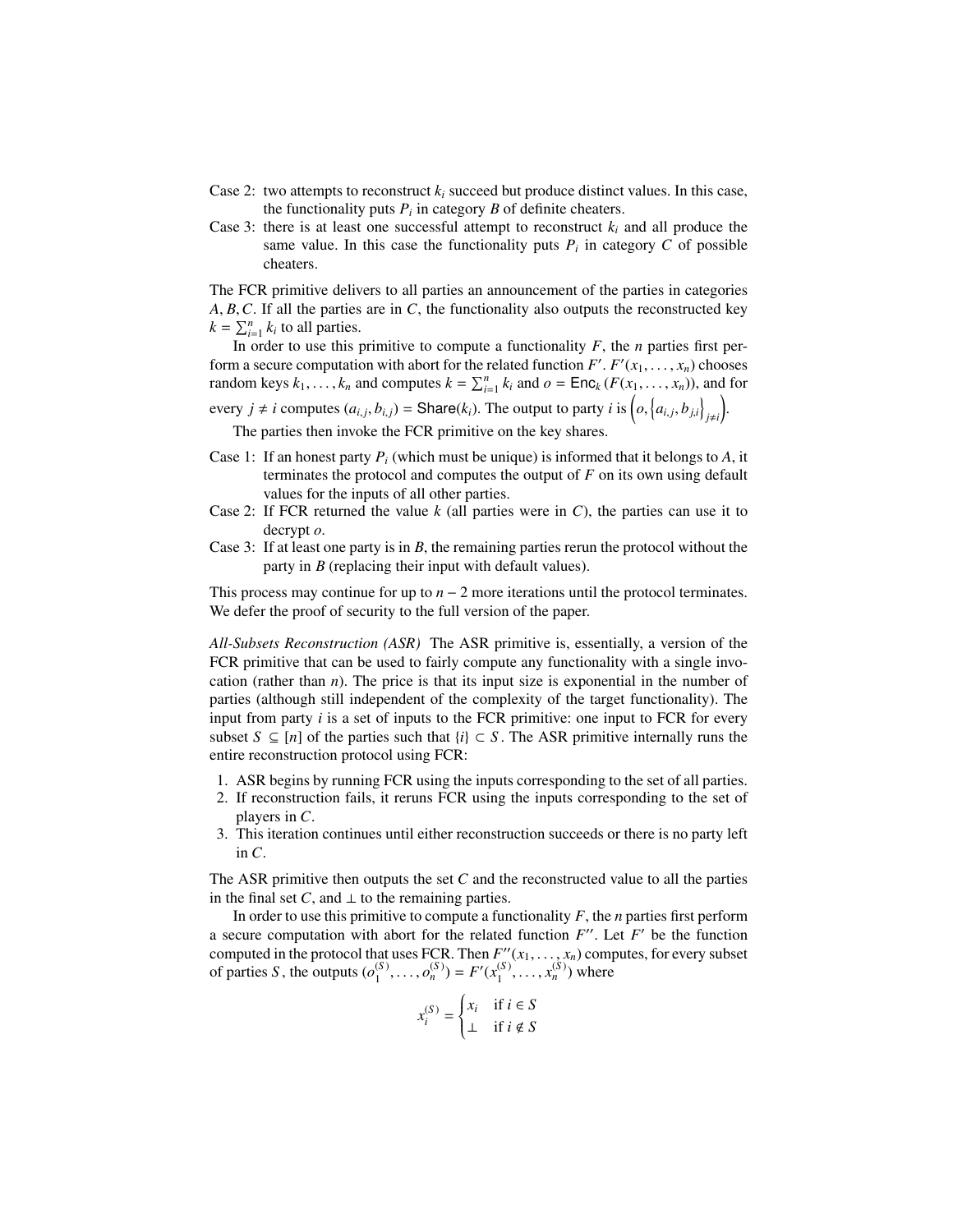(i.e.,  $o_i^{(S)}$  is the output of the function *F*<sup>'</sup> to party *i* assuming only the parties in *S* are honest and the remaining parties abort). *F*<sup>*''*</sup> outputs  $o_i^{(S)}$  to player *i*, for each set *S* such that  $\{i\} \subset S$ . Note that by the definition of  $F'$ ,  $o_i^{(S)} = (o^{(S)})$ ,  $\left\{a_i^{(S)}\right\}$  $\binom{(S)}{i,j}, b_{j,i}^{(S)}$ *j*,*i*  $\bigg\}$ <sub>j‡i</sub>).

The parties invoke ASR with the sets of shares  $\{a_i^{(S)}\}$  $\binom{(S)}{i,j}, b^{(S)}_{j,i}$ *j*,*i*  $\bigg\}$ <sub>*j*≠*i*</sub>. If an honest party receives the output ⊥, it assumes it is the only honest party and computes the functionality *F* on its own. Otherwise, it uses the reconstructed value to decrypt  $o^{(C)}$ .

Intuitively, the security of the protocol using ASR follows from the security of the protocol that uses FCR: since internally ASR runs the FCR protocol, but requires the parties to commit in advance to all the inputs to the FCR primitive that will be used. Thus, any attack against the ASR protocol can be converted into an attack against the FCR protocol.

#### 4 Limits on Fairness-Completeness

In this section we show that there does not exist a finite (i.e. "short") primitive that is complete for fairness. More specifically, we prove that the  $\overline{\mathsf{FairRec}}_k$  function cannot be fairly computed even if the players are given parallel access to a primitive of size  $O(log \kappa)$ . There are two main ideas behind the proof. For simplicity, imagine for now that the entire protocol consisted of a single call to this short primitive. Our first observation is that because the primitive is short, the adversary can locally simulate it, computing its output for each possible input of the other party. This will play a crucial role in our proof, but it does not itself suffice: so far the adversary has no way of knowing *which* of these outputs are correct. However, because the primitive is supposed to be complete for fairness, it allows us to compute the FairRec functionality, which has a very useful property: its output is *verifiable*. That is, when two parties are given inputs generated by Share, then the correct output of FairRec is (*s*, 0), where the flag 0 indicates that *s* is the correct output. Furthermore, for incorrect inputs, with overwhelming probability the output of FairRec is  $(\perp, \perp)$ . The adversary simply computes the primitive for every possible input of the other player, and outputs *s* when he recovers it.

When we consider a protocol with many calls to the primitive (including parallel calls), we combine the above ideas using a standard hybrid argument. If the adversary aborts before any invocations of the primitive, he cannot learn anything about the output *s*. On the other hand, if he behaves honestly in all invocations, he should always recover *s*. We prove below that there is some specific invocation for which the adversary can gain a non-negligible advantage over the honest party by aborting and simulating the input to that invocation as described above. Finally, he can guess which invocation will allow this advantage with significant probability. Formally, we prove:

### **Theorem 2.** *Let g be an O*(log  $\kappa$ )-bit primitive. Then for any polynomial p,  $\text{par}_{p(\kappa)}(g)$  is not complete for fairness *not complete for fairness.*

Note that for any  $k \geq 1$ ,  $\text{par}_k(g)$  is a more powerful primitive than *g* (i.e., if the fairness of  $\mathcal F$  reduces to  $g$  then the fairness of  $\mathcal F$  also reduces to  $\textsf{par}_k(g)$ ). We are proving an impossibility, so starting with a more powerful primitive strengthens our results. Our proof will hold even if we restrict the adversarial behavior to aborting early.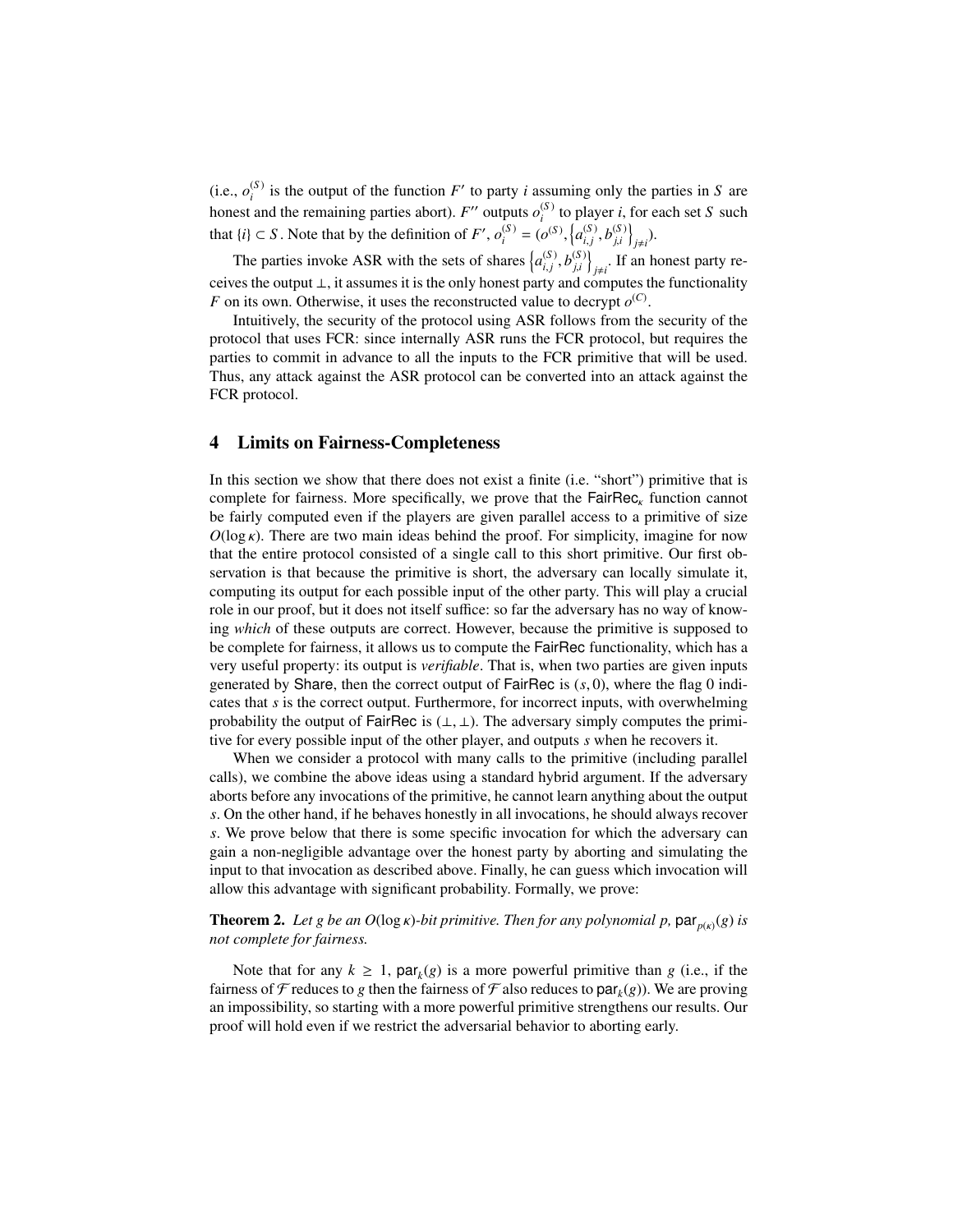*Proof.* Suppose there exists such a primitive *g* and polynomial *p*. Consider the  $r = r(\kappa)$ round protocol  $\Pi_{\beta}^g$  that fairly computes FairRec<sub>k</sub>(*x*, *y*) while making a call to par<sub>*p*(*k*)</sub>(*g*) in each round. We can think of this call as *p*(*k*) parallel calls to *g*. Without loss of in each round. We can think of this call as  $p(k)$  parallel calls to *g*. Without loss of generality, we assume that these calls to *g* constitute the only communication between the players<sup>5</sup>. Let  $q = p \cdot r$  be the total number of calls to g. For each round  $i \in r$ , we define some arbitrary ordering  $\sigma_i$  on the parallel calls to *g* that occur in that round. This induces a natural ordering over all  $q$  calls to  $g$ , where for  $i < j$ , calls in round  $i$ are ordered before calls in round *j*. We let  $g_k$  denote the  $k^{th}$  call to  $g$  according to this ordering.

Consider an execution of  $\Pi_p^g$  in which Share(*s*,*r*) = (*s*<sub>0</sub>, *s*<sub>1</sub>) is used to generate<br>res for a random *s* and *r*. Player *i* gets the share *s*. We let the value *a*, denote the shares, for a random *s* and *r*. Player *j* gets the share *s<sup>j</sup>* . We let the value *a<sup>i</sup>* denote the output of player 0 when player 1 acts honestly for the first *i* calls to *g* (according to the ordering previously described) and then aborts. We define  $b_i$  in the symmetric way. Note that by correctness of  $\Pi_p^g$ , and the definition of FairRec<sub>k</sub>, for all *i* 

$$
\Pr[a_i \neq s \land a_i \neq \bot] = \mathsf{negl}(\kappa) = \Pr[b_i \neq s \land b_i \neq \bot]
$$

and

$$
Pr[a_q = s] = Pr[b_q = s] = 1 - negl(\kappa).
$$

where the probability is over the random tapes of the players. Furthermore, by the definition of FairRec and the properties of a NMSS scheme,

$$
Pr[a_0 \neq \bot] = negl(\kappa) = Pr[b_0 \neq \bot].
$$

It follows that for every large enough  $\kappa$ , there exists a polynomial  $p'(\kappa)$  and a round *i* such that either such that either

$$
\Pr[a_i = s] - \Pr[b_{i-1} = s] \ge \frac{1}{p'(k)}.
$$

or

$$
Pr[b_i = s] - Pr[a_{i-1} = s] \ge \frac{1}{p'(k)}.
$$

Without loss of generality, we will assume the former, and we demonstrate an adversary A that breaks the security of  $\Pi_p^g$  with probability at least  $1/(q \cdot p'(\kappa))$ .<br>
A begins by choosing a random value  $i^* \in [1 \quad a]$  and plays

*A* begins by choosing a random value  $i^*$  ∈ [1, ..., *q*], and plays honestly for the  $i^*$  – 1 calls to *a* (i.e. submits correct values to *a*) and then aborts. Note that the first  $i^*$  − 1 calls to *g* (i.e., submits correct values to *g*) and then aborts. Note that the resulting output of player 1 is *b<sup>i</sup>* <sup>∗</sup>−1. The adversary now attempts to compute the value of  $a_{i^*}$  by simulating the side of player 1. Note, however, that by definition, the value of  $a_{i^*}$ depends on honest input to  $g_{i^*}$  from both players, and  $\mathcal{A}$  may not know (anything) about player 1's input to  $g_i$ <sup>\*</sup>. Here we use the fact that *g* has short inputs, and that FairRec is verifiable. A goes through all possible inputs  $\beta \in \{0, 1\}^{O(\log k)}$  that player 1 might have sent to  $g_i$ <sup>\*</sup>, and for each such value he simulates  $g$  internally, using as input his own (honest) value that he *would* have sent if he had not aborted, and  $\beta$ . He computes  $a_i$ 

<sup>5</sup> This is without loss of generality because we can always modify *g* to do message transmission, in addition to its original functionality. Note also that if less than  $p(k)$  calls are needed in a particular round, the players can make extra calls with random inputs, ignoring the outputs, to make the total number of calls  $p(k)$ .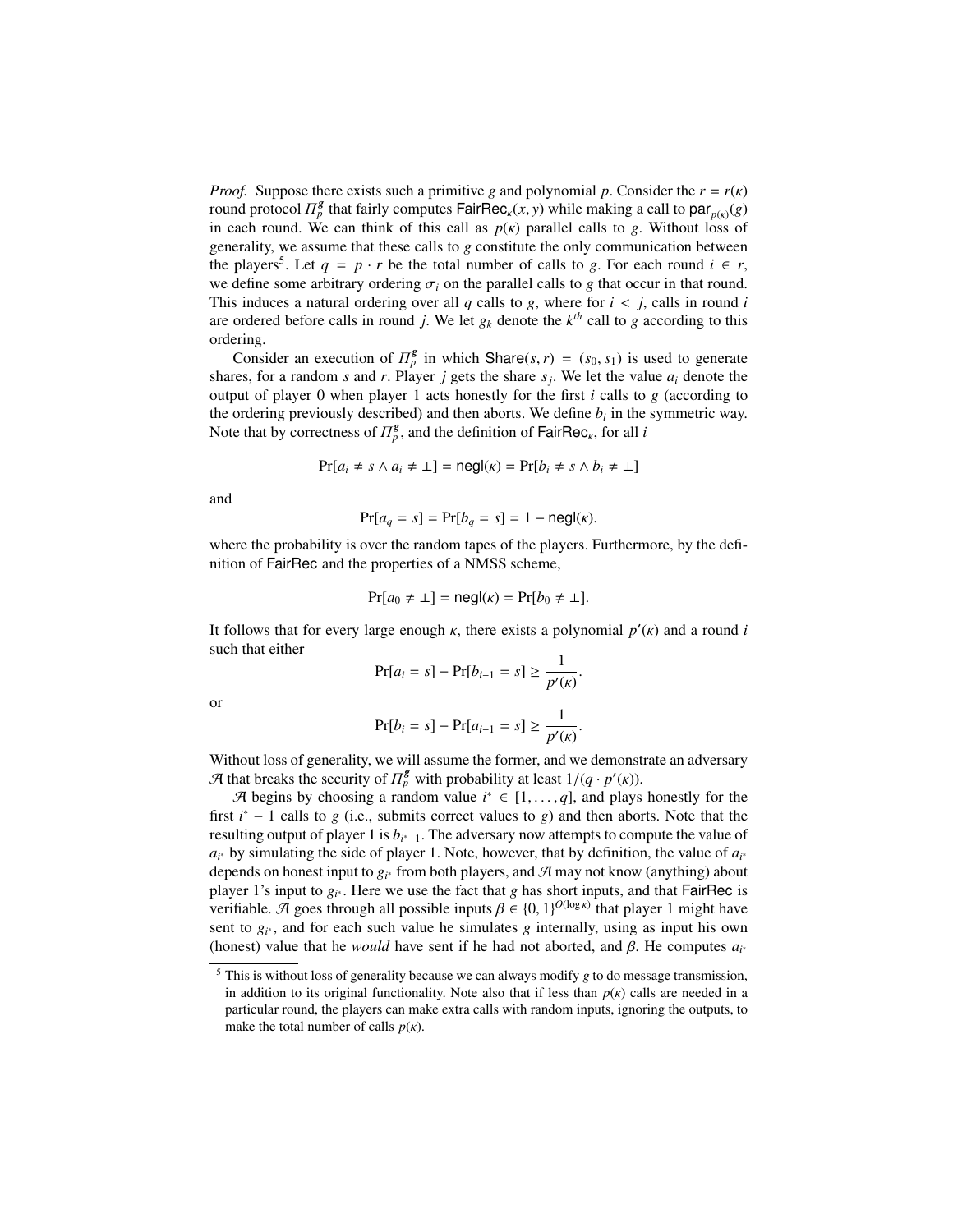from his view in the (real) interaction with player 1, and the simulated output of  $g_i$ . Since one of these values of  $\beta$  is the value used by player 1 in the actual execution, it follows that the correct value of  $a_i$ <sup>\*</sup> is among this set of outputs. Furthermore, if some simulated  $a_{i^*} = s' \neq \perp$  then  $s' = s$  with overwhelming probability. A outputs  $s'$  ≠ ⊥ if this occurs, and ⊥ otherwise. By our assumption, there exists an *i* such that  $Pr[a_i = s \land b_{i-1} = \bot] \geq \frac{1}{p'(s)}$ . Hence, A recovers *s* without the honest party receiving output with probability  $1/(a \cdot p'(s))$  contradicting the fairness of protocol output with probability  $1/(q \cdot p'(k))$ , contradicting the fairness of protocol.

Theorem 3. *Simultaneous broadcast is not complete for fairness.*

The fact that short simultaneous broadcast (cf. Section 2) is not complete for fairness follows from Theorem 2. We give two different proofs that a large simultaneous broadcast is not complete for fairness.

*Proof (First proof of Thm. 3.).* The first proof follows as a corollary of Theorem 2, and Lemma 1 (below). This is true because if long-SB were complete, then by Lemma 1, short-SB would also be complete, contradicting Theorem 2.

**Lemma 1.** Let g denote the k-bit SB primitive. For any  $p \in \mathbb{N}$ , there exists a protocol *g p that implements kp-bit* SB *with perfect security.*

*Proof.* The protocol is the (trivial) one round protocol in which both parties split their inputs into *p* blocks of size *k*, submit block *i* to instance *g<sup>i</sup>* , and output the concatenation of the *p* outputs (maintaining the order). The proof of the lemma is straightforward, so we omit a formal exposition. We simply note that the decision of an adversary to change its input to any instance(s) of  $g$  (including the decision to abort in some instance(s)) is entirely independent of the actions or input of the honest party. The simulator simply recovers the *p* values that the adversary intended for *g* (recall that an abort is treated as input  $0^k$ ), concatenates them, and forwards them to the trusted party. After receiving output, the simulator rewinds the adversary, parses the output into blocks, and uses block *i* as the honest player's input to  $g_i$ .

In our full version we provide a second proof that is more direct and is of independent interest. Due to space constraints we omit the proof here.

## 5 A Fairness Hierarchy

In this section we show that for small *k*, fairness cannot be "amplified" at all (with regards to input size). Specifically, for small values of *k* we show that no *k*-bit functionality can be used to build  $(k + 1)$ -SB, even if standard cryptographic assumptions are allowed. Unlike in Section 4, here we assume that the players do not have parallel access to the primitive. More formally:

**Theorem 4.** *For k* =  $O(\log \kappa)$ *, the fairness of*  $(k + 1)$ -SB *does not reduce to any k-bit primitive.*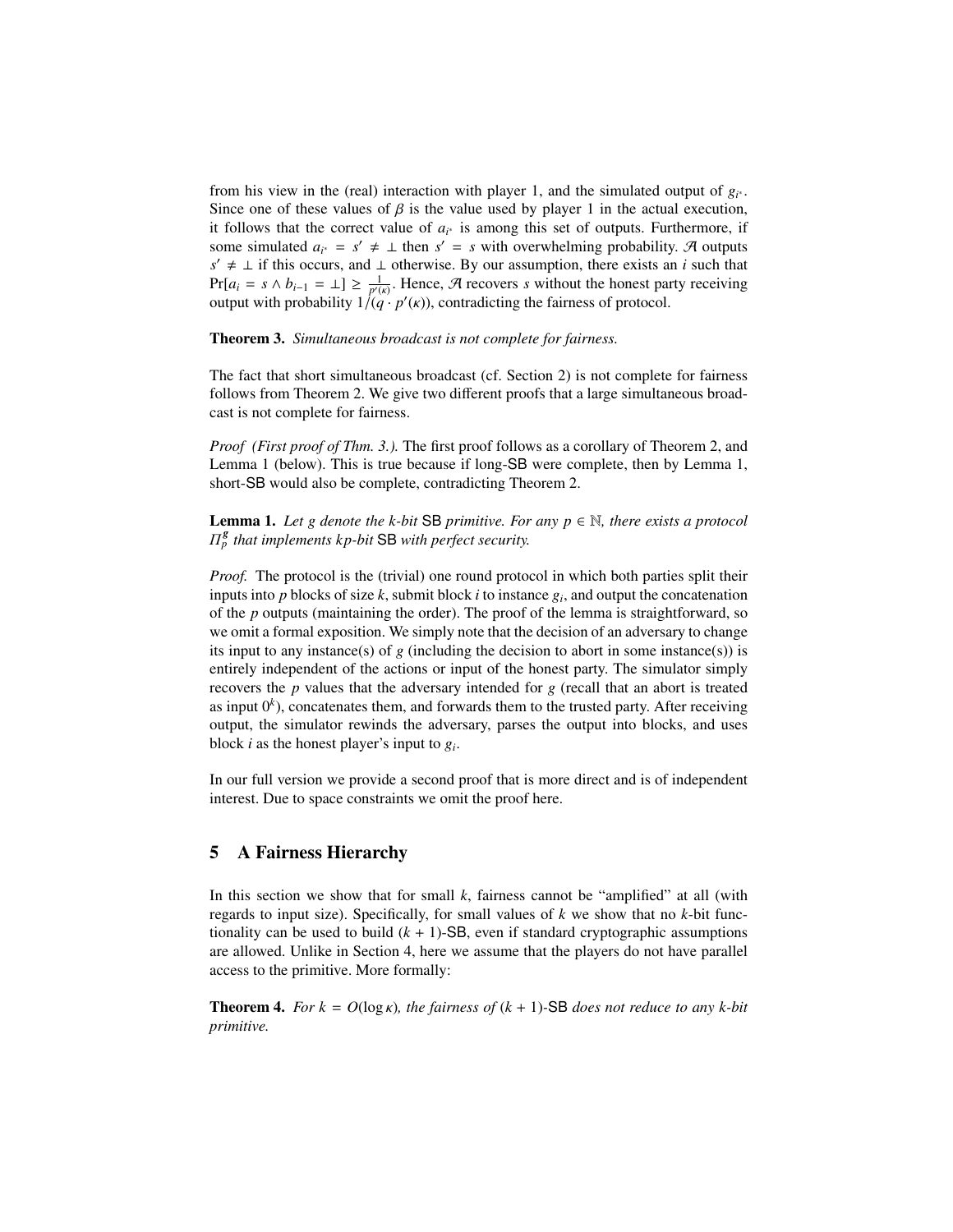To gain some intuition for how we prove the theorem, consider that in an ideal world execution of simultaneous broadcast, if the players inputs are chosen independently, then (by definition) each player's output is independent of their own input. However, we show below that in any real world protocol constructing  $(k + 1)$ -SB from *k*-bit functionalities, this property cannot be guaranteed. We demonstrate that there always exists some round in which an adversary can gain information about the other party's input, as well as some later round in which it can still affect the other party's output by choosing whether or not to abort. By choosing whether to abort in the later round based on what is learned in the earlier round, the adversary can correlate the output of the honest player with his input.

There are two main ideas behind the proof. The first idea is the one used in the proof of Theorem 2: because the  $k = O(\log \kappa)$ -bit inputs to the primitive are small, the adversary can gain an "information lead" of one round by testing all  $2^k = \text{poly}(k)$ inputs that the honest party might send to the *k*-bit primitive in the next round. For each of these possible outputs from the primitive, the adversary computes the  $k + 1$ -bit value that he *would* have output in the protocol if this were the last thing he received in the protocol (i.e. if the honest player aborted immediately afterwards). In this way the adversary computes the set of all "potential outputs" that he could possibly output if the honest party sends a single additional message and then aborts.

Unfortunately, unlike in the proof of Theorem 2, we cannot argue here that the adversary recognizes the correct output of the protocol among this set: in Theorem 2 the output was verifiable, while the output of SB is not. Instead, we rely on a different observation: there are twice as many possible input values to the  $k + 1$ -SB protocol as there are potential outputs from the *k*-bit primitive used in any particular round. Thus, for every round, at least half of the possible  $k + 1$  bit inputs to SB will not appear in the set of potential outputs. We use this fact to show that there exist two inputs,  $y, y'$ , and a round *i* such that if the honest player has input *y* the potential output set in round and a round *i* such that if the honest player has input *y*, the potential output set in round *i* contains *y* but not *y'*, while if his input is *y'*, it contains *y'* but not *y*. Furthermore, we will prove that at least one of the parties can affect the other's output by sending a random message in some later round,  $i' > i$ , and then aborting. The adversarial strategy<br>is as follows: he runs the protocol bonestly until round  $i$ , and then determines which is as follows: he runs the protocol honestly until round *i*, and then determines which of the two inputs the honest party has. Depending on what he learns, the then chooses whether to complete the protocol honestly, or to later abort after round *i'*. By making this decision, he creates a correlation between the honest party's output and his input, violating the security of the simultaneous broadcast.

Due to space considerations, we defer the formal proof to the full version of the paper.

## 6 Fairness Combiners

We have demonstrated that one possible approach for achieving fair secure computation is to rely on a trusted third party to implement the FairRec functionality. A natural question that arises is, how much can we distribute that trust? Instead of trusting a single party, can we use multiple parties, guaranteeing both fairness and security so long as some number of them act honestly?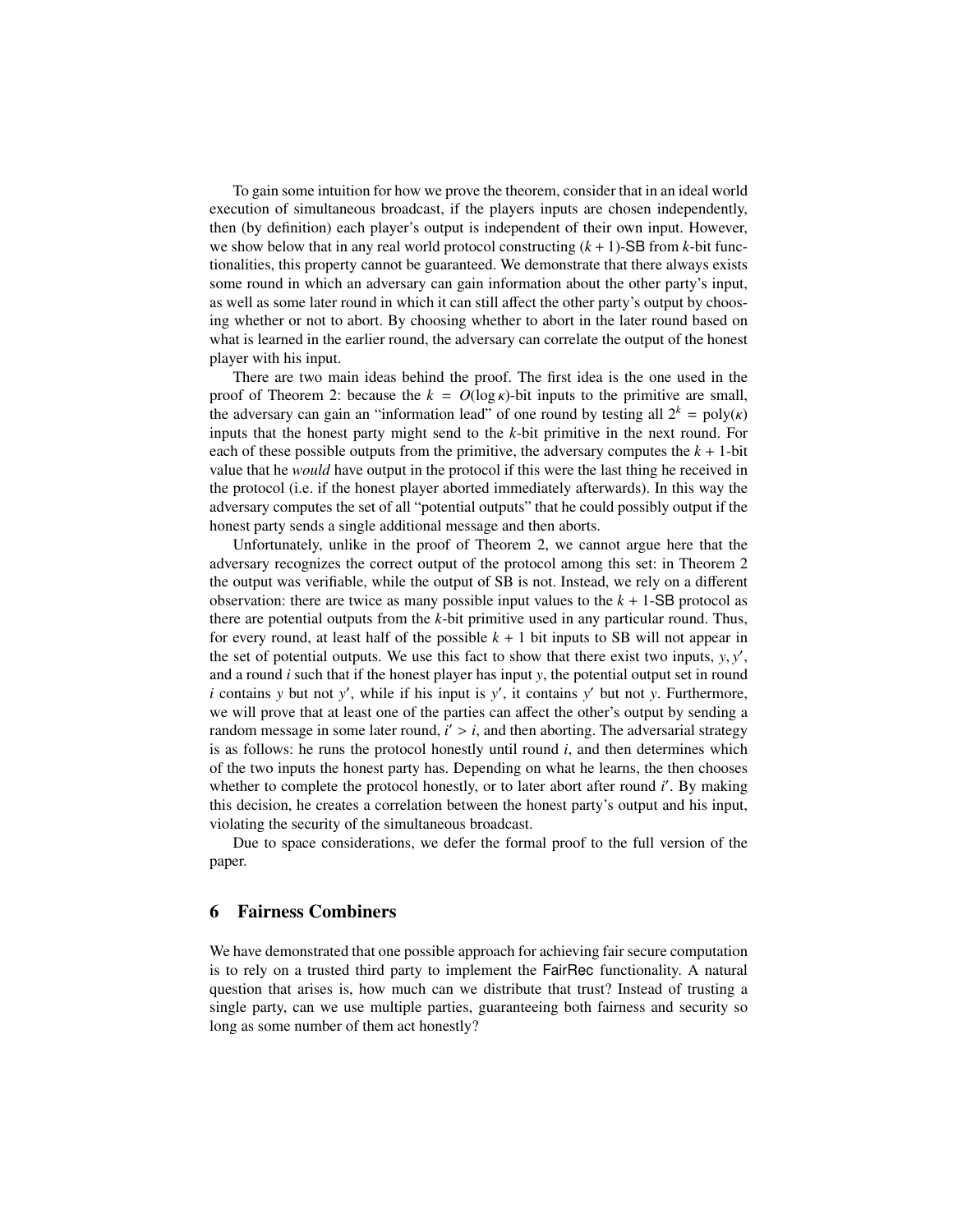This can be thought of as a fairness analogue of *combiners* [36, 37]; the two computing parties (clients) have access to *n* "fairness providers" (servers), of which at least *n* − *t* are guaranteed to be honest. Two questions arise: what are the values of *t* and *n* for which this is possible, and what are the minimal requirements of the honest fairness providers? Below, we show that combining is possible if and only if  $n > 2t$ .

#### 6.1 Combining with an Honest Majority

If the clients and servers had a broadcast channel and a complete point to point network, the problem would simply be a restricted case of secure multiparty computation where only two parties have input and output. In this case we could use the protocol of Rabin and Ben-Or to fairly compute any functionality [48], since a strict majority of the servers are honest, and at least one client is honest. However, we are interested in using *independent* servers, where each provider communicates only with the two clients and is not expected to know anything about the other primitives.

Instead we model the problem as a secure multiparty computation over an *incomplete* point-to-point network, in which there only exist communication channels between the two computing players, and from each player to each server. The adversary is allowed to corrupt at most one of the computing players, and at most *t* of the fairness providers. Finally, we assume the existence of oblivious transfer, although we discuss how to make our results unconditional in the full version. Viewing the problem this way, one solution is to emulate the missing channels (including a broadcast channel), enabling the use of the general result of Rabin and Ben-Or. We outline this solution below.

The two clients begin by executing an *unfair* secure computation (using oblivious transfer) to establish correlated randomness for each pair of servers. This randomness will include shared secret keys that enable any two servers to authenticate and encrypt messages to one another, as well as additional correlated randomness that will enable broadcast for any  $n > 2t$  [4, 27]. In order to prevent the clients from learning the correlated randomness, the computation will actually output NMSS shares of the output, one share to each client, which they then relay to the appropriate servers. If the protocol to establish these keys ends unfairly, then the honest client simply aborts; no information is leaked and no harm is done, since this execution is independent of their inputs. Otherwise, the servers inform both clients that they have successfully reconstructed their keys and randomness. If anyone indicates otherwise, all players immediately abort the protocol. With the communication channels in place, the players can now execute the protocol of Rabin and Ben-Or [48] to compute the desired functionality.<sup>6</sup>

In the full version of the paper, we show how to construct a more efficient protocol for this task and discuss in greater detail the security properties we can guarantee.

*Impossibility of Combining with a Faulty Majority* The previous result is tight; if the majority of the fairness providers are corrupt, they do not help us to achieve fair-

<sup>6</sup> We note that the protocol of Rabin and Ben-Or is *robust*, which means that even if some servers abort, the clients can continue the computation with the remaining servers. This enables even two honest clients to complete their computation correctly, so long as less than half of the servers are corrupt.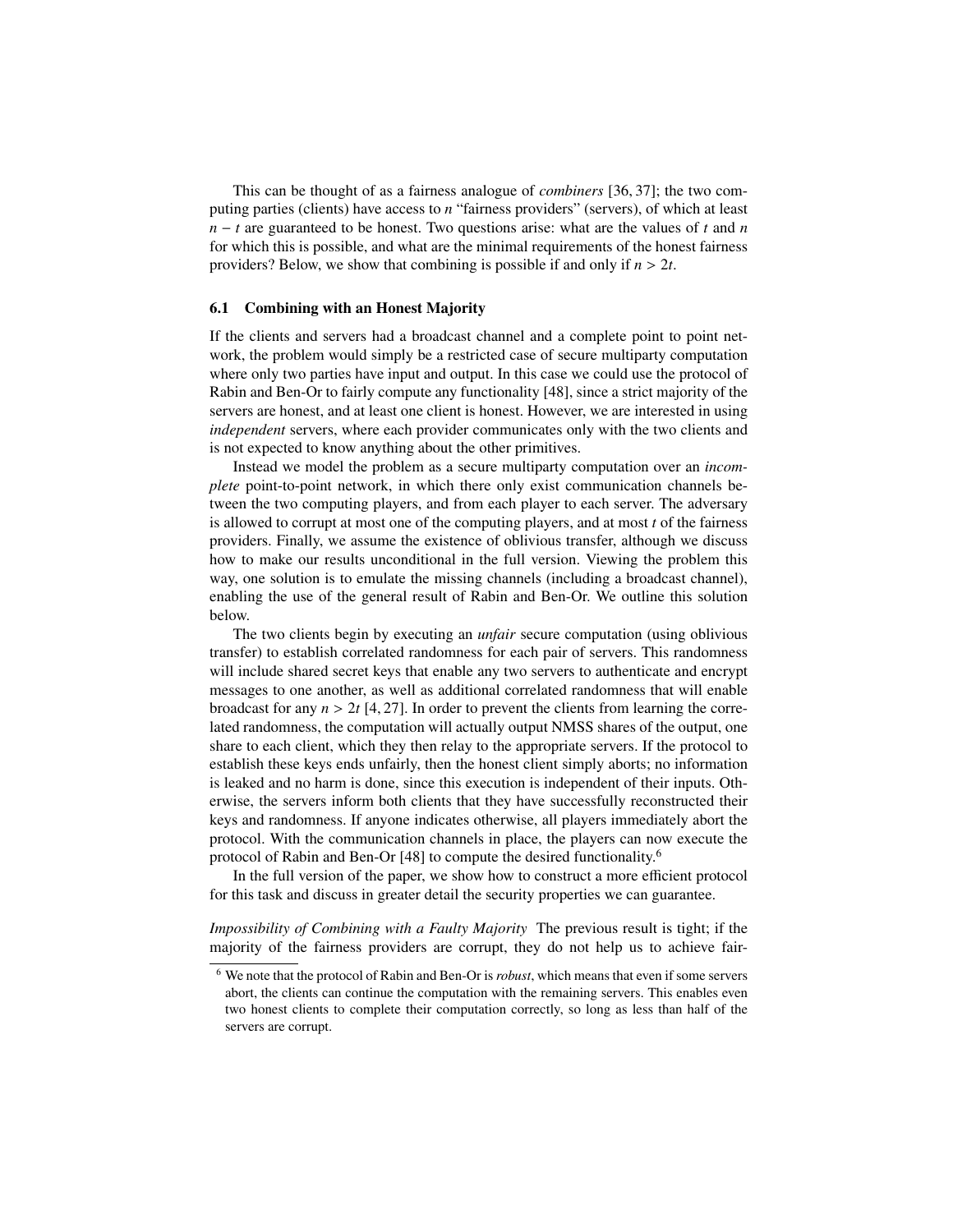ness. Specifically, we consider the case where the players have access to two fairness providers, one of which is corrupt, and show that any function that can be computed in this model can be computed in the plain model. Since there exist functions that cannot be computed in the plain model [20], it follows that the same functions cannot be computed in our setting. Below, when a protocol  $\Pi$  permits calls to two instances of some primitive *g*, we denote this by  $\Pi^{g_1,g_2}$ .

**Theorem 5.** Let  $g_1$  and  $g_2$  be two instances of some arbitrary functionality g. If  $\Pi^{g_1,g_2}$ <br>securely computes function  $\mathcal{F}$ , even when an adversary corrunts one of the instances *securely computes function* F*, even when an adversary corrupts one of the instances of g, then there exists a protocol Π' that securely computes F without access to any*<br>primitives *primitives.*

*Proof (Sketch)*. The proof is a standard partitioning argument.  $\Pi'$  simply follows the description of  $\Pi_{0}^{g_1,g_2}$  delegating the responsibilities for computing  $g_1$  and  $g_2$  to players description of  $\Pi^{g_1,g_2}$ , delegating the responsibilities for computing  $g_1$  and  $g_2$  to players 0 and 1 respectively. By our assumption, so long as one of the two instances is executed 0 and 1 respectively. By our assumption, so long as one of the two instances is executed fairly and securely,  $\Pi'$  fairly and securely computes  $\mathcal F$ . Since one of the players is honest the primitive that they control will always be executed honestly. honest, the primitive that they control will always be executed honestly.

## References

- 1. *Proceedings of the Twentieth Annual ACM Symposium on Theory of Computing, 2-4 May 1988, Chicago, Illinois, USA*. ACM, 1988.
- 2. N. Asokan, M. Schunter, and M. Waidner. Optimistic protocols for fair exchange. In *CCS*, pages 7–17. ACM, April 1997.
- 3. N. Asokan, V. Shoup, and M. Waidner. Optimistic fair exchange of digital signatures. *IEEE Journal on Selected Areas in Communications*, 18(4):593–610, Apr. 2000.
- 4. B. Baum-Waidner, B. Pfitzmann, and M. Waidner. Unconditional byzantine agreement with good majority. In C. Choffrut and M. Jantzen, editors, *STACS*, volume 480 of *Lecture Notes in Computer Science*, pages 285–295. Springer, 1991.
- 5. D. Beaver. Correlated pseudorandomness and the complexity of private computations. In *STOC*, pages 479–488. ACM, 1996.
- 6. D. Beaver and S. Goldwasser. Multiparty computation with faulty majority. pages 468–473, 1989.
- 7. A. Beimel and T. Malkin. A quantitative approach to reductions in secure computation. In M. Naor, editor, *TCC*, volume 2951 of *Lecture Notes in Computer Science*, pages 238–257. Springer, 2004.
- 8. M. Bellare, editor. *Advances in Cryptology CRYPTO 2000, 20th Annual International Cryptology Conference, Santa Barbara, California, USA, August 20-24, 2000, Proceedings*, volume 1880 of *Lecture Notes in Computer Science*. Springer, 2000.
- 9. M. Ben-Or, S. Goldwasser, and A. Wigderson. Completeness theorems for noncryptographic fault-tolerant distributed computation (extended abstract). In *STOC* [1], pages  $1 - 10$
- 10. M. Blum. How to exchange (secret) keys. *ACM Transactions on Computer Systems*, 1(2):175–193, May 1983. Previously published in ACM STOC 1983 proceedings, pages 440–447.
- 11. D. Boneh and M. Naor. Timed commitments. pages 236–254.
- 12. D. Boneh and M. Naor. Timed commitments. In Bellare [8], pages 236–254.
- 13. C. Cachin and J. Camenisch. Optimistic fair secure computation. In Bellare [8], pages 93–111.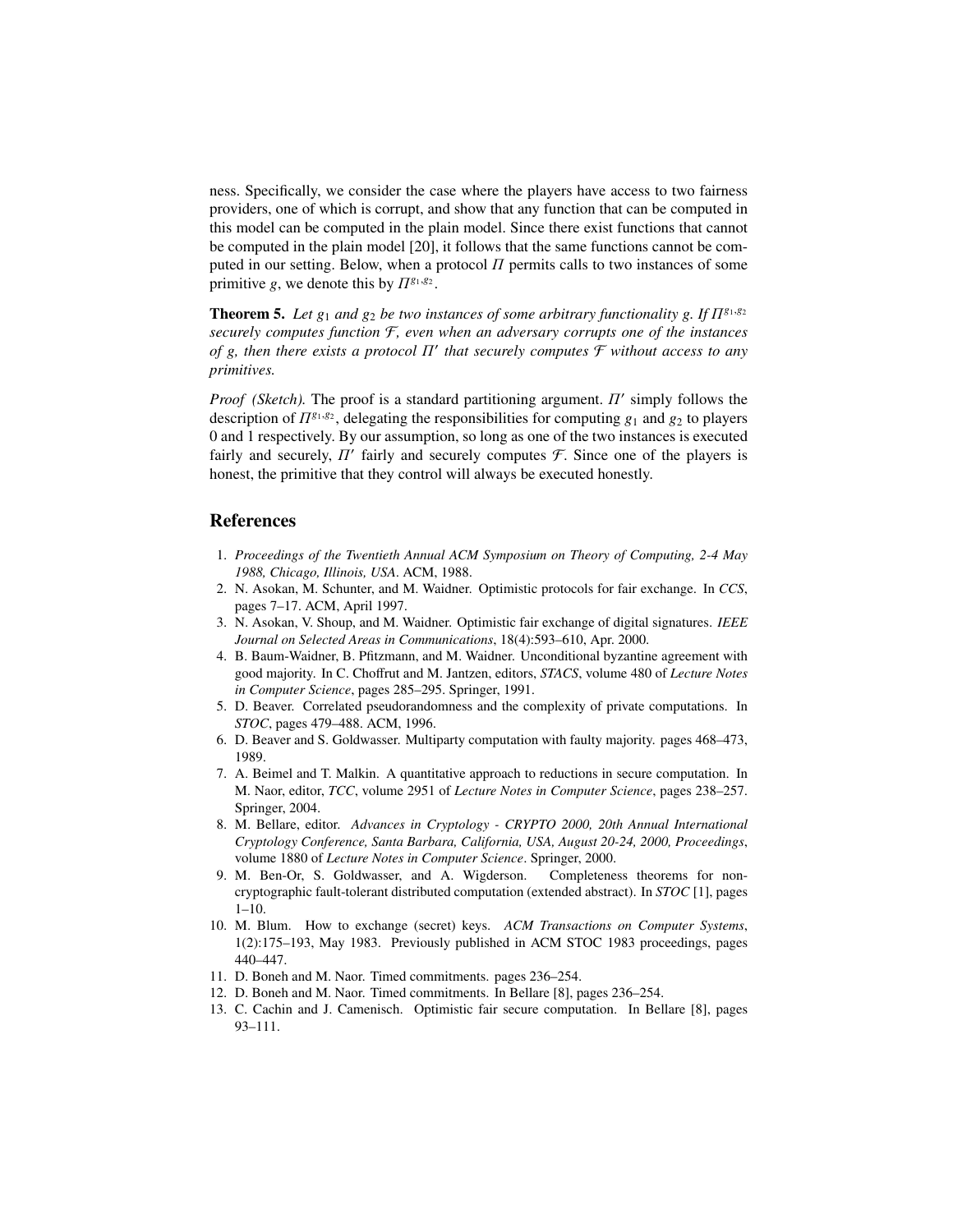- 14. R. Canetti. Security and composition of multiparty cryptographic protocols. *J. Cryptology*, 13(1):143–202, 2000.
- 15. D. Chaum, C. Crépeau, and I. Damgård. Multiparty unconditionally secure protocols (extended abstract). In *STOC* [1], pages 11–19.
- 16. L. Chen, C. Kudla, and K. G. Paterson. Concurrent signatures. In C. Cachin and J. Camenisch, editors, *EUROCRYPT*, volume 3027 of *Lecture Notes in Computer Science*, pages 287–305. Springer, 2004.
- 17. B. Chor, M. Geréb-Graus, and E. Kushilevitz. On the structure of the privacy hierarchy. J. *Cryptology*, 7(1):53–60, 1994.
- 18. B. Chor, S. Goldwasser, S. Micali, and B. Awerbuch. Verifiable secret sharing and achieving simultaneity in the presence of faults (extended abstract). In *FOCS*, pages 383–395. IEEE, 1985.
- 19. B. Chor and E. Kushilevitz. A zero-one law for boolean privacy. *SIAM J. Discrete Math.*, 4(1):36–47, 1991.
- 20. R. Cleve. Limits on the security of coin flips when half the processors are faulty (extended abstract). In *STOC*, pages 364–369. ACM, 1986.
- 21. R. Cleve. Controlled gradual disclosure schemes for random bits and their applications. In G. Brassard, editor, *CRYPTO*, volume 435 of *Lecture Notes in Computer Science*, pages 573–588. Springer, 1990.
- 22. R. Cramer, Y. Dodis, S. Fehr, C. Padró, and D. Wichs. Detection of algebraic manipulation with applications to robust secret sharing and fuzzy extractors. In N. P. Smart, editor, *EU-ROCRYPT*, volume 4965 of *Lecture Notes in Computer Science*, pages 471–488. Springer, 2008.
- 23. I. Damgård. Practical and provably secure release of a secret and exchange of signatures. *J. Cryptology*, 8(4):201–222, 1995.
- 24. I. Damgård. Practical and provably secure release of a secret and exchange of signatures. *J. Cryptology*, 8(4):201–222, 1995.
- 25. S. Even, O. Goldreich, and A. Lempel. A randomized protocol for signing contracts. *Commun. ACM*, 28(6):637–647, 1985.
- 26. M. Fitzi, J. A. Garay, U. M. Maurer, and R. Ostrovsky. Minimal complete primitives for secure multi-party computation. *J. Cryptology*, 18(1):37–61, 2005.
- 27. M. Fitzi, N. Gisin, U. M. Maurer, and O. von Rotz. Unconditional byzantine agreement and multi-party computation secure against dishonest minorities from scratch. In L. R. Knudsen, editor, *EUROCRYPT*, volume 2332 of *Lecture Notes in Computer Science*, pages 482–501. Springer, 2002.
- 28. Z. Galil, S. Haber, and M. Yung. Cryptographic computation: Secure fault-tolerant protocols and the public-key model. pages 135–155.
- 29. J. A. Garay, P. D. MacKenzie, M. Prabhakaran, and K. Yang. Resource fairness and composability of cryptographic protocols. In S. Halevi and T. Rabin, editors, *TCC*, volume 3876 of *Lecture Notes in Computer Science*, pages 404–428. Springer, 2006.
- 30. O. Goldreich, S. Micali, and A. Wigderson. How to play any mental game or a completeness theorem for protocols with honest majority. In *STOC*, pages 218–229. ACM, 1987.
- 31. O. Goldreich and R. Vainish. How to solve any protocol problem an efficiency improvement. In C. Pomerance, editor, *CRYPTO*, volume 293 of *Lecture Notes in Computer Science*, pages 73–86. Springer, 1988.
- 32. S. Goldwasser and L. Levin. Fair computation and general functions in the presence of immoral majority.
- 33. D. Gordon and J. Katz. Partial fairness in secure two-party computation. Cryptology ePrint Archive, Report 2008/206, 2008. http://eprint.iacr.org/2008/206.
- 34. S. D. Gordon, C. Hazay, J. Katz, and Y. Lindell. Complete fairness in secure two-party computation. In R. E. Ladner and C. Dwork, editors, *STOC*, pages 413–422. ACM, 2008.